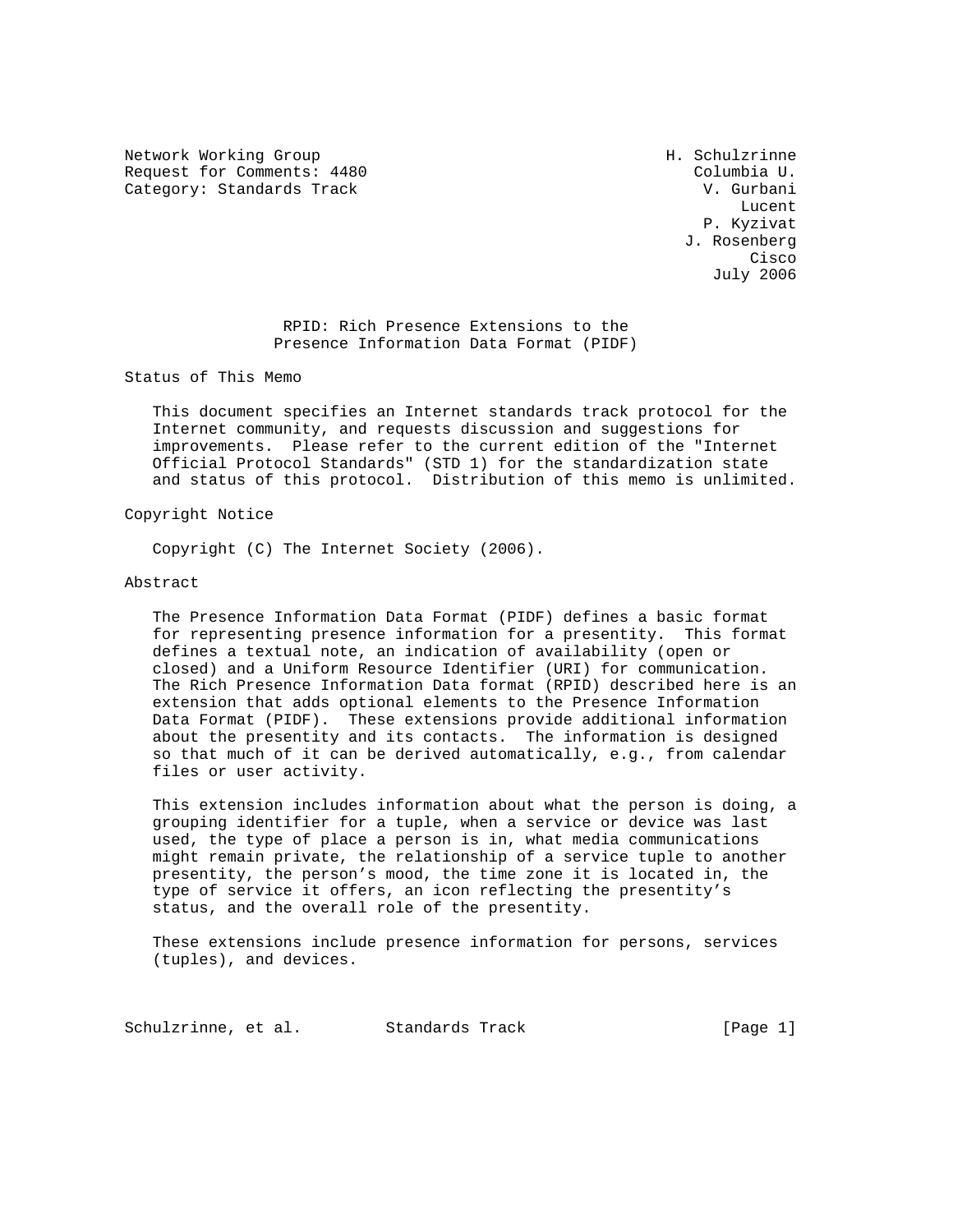| Table of Contents |  |
|-------------------|--|
|-------------------|--|

| $\mathbf{1}$ |                                            |
|--------------|--------------------------------------------|
| 2.1          |                                            |
|              |                                            |
|              |                                            |
|              |                                            |
|              |                                            |
|              |                                            |
|              |                                            |
|              |                                            |
|              |                                            |
|              |                                            |
|              |                                            |
|              |                                            |
|              |                                            |
|              |                                            |
|              |                                            |
|              |                                            |
|              |                                            |
|              |                                            |
|              | 5.1. urn:ietf:params:xml:ns:pidf:rpid 20   |
|              |                                            |
| $7$ .        |                                            |
|              | 7.1. URN Sub-Namespace Registration for 31 |
|              | 'urn:ietf:params:xml:ns:pidf:rpid'         |
|              | 7.2. Schema Registration for Schema 32     |
|              | 'urn:ietf:params:xml:ns:pidf:status:rpid'  |
| 8            | Internationalization Considerations 32     |
|              |                                            |
|              |                                            |
|              |                                            |
|              | 10.2. Informative References 34            |
|              |                                            |

# 1. Introduction

 The Presence Information Data Format (PIDF) definition [8] describes a basic presence information data format, encoded as an Extensible Markup Language (XML) [9] (SCHEMA-1 [10]) (SCHEMA-2 [11]), for exchanging presence information in systems compliant with the common model for presence and instant messaging [5]. It consists of a <presence> root element, zero or more <tuple> elements carrying presence information including a Uniform Resource Identifier (URI) for communication, zero or more <note> elements, and zero or more extension elements from other name spaces. Each tuple defines a basic status of either "open" or "closed".

Schulzrinne, et al. Standards Track [Page 2]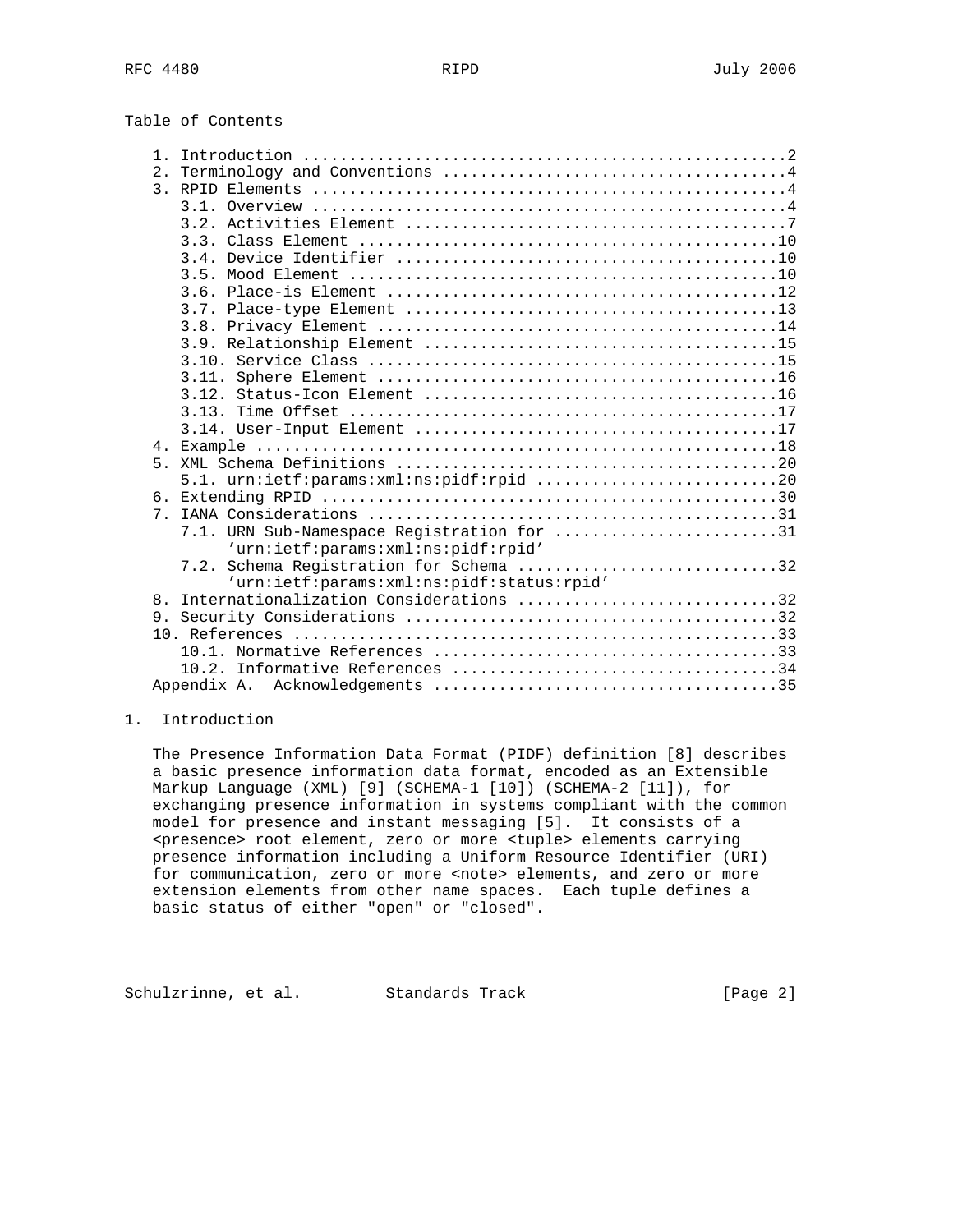However, it is frequently useful to convey additional information about a user that needs to be interpreted by an automata, and is therefore not appropriate to be placed in the <note> element of the PIDF document, which is typically intended for the human observer. Therefore, this specification defines extensions to the PIDF document format for conveying richer presence information. Generally, the extensions have been chosen to provide features common in existing presence systems at the time of writing, in addition to elements that could readily be derived automatically from existing sources of presence, such as calendaring systems or communication devices, or sources describing the user's current physical environment.

 The presence data model [16] defines the concepts of service, device, and person as the data elements that are used to model the state of a presentity. (The term "presentity" is defined in RFC 2778 [5] and abbreviates presence entity. A presentity provides presence information to a presence service.) Services are encoded using the <tuple> element, defined in PIDF; devices and persons are represented by the <device> and <person> XML elements, respectively, defined in the data model [16]. However, neither PIDF nor the data model defines presence attributes beyond the <br/>basic> status element.

 This specification defines additional presence attributes to describe person, service, and device data elements, summarized as "Rich Presence Information Data format for presence" (RPID). These attributes are specified by XML elements that extend the PIDF <tuple> element and the <device> and <person> elements defined in the data model.

This extension has two main goals:

- 1. Provide rich presence information that is at least as powerful as common commercial presence systems. Such feature-parity simplifies transition to systems complying with the Common Profile for Instant Messaging (CPIM) [14], both in terms of user acceptance and protocol conversion.
- 2. Maintain backward-compatibility with PIDF, so that PIDF-only watchers and gateways can continue to function properly, naturally without access to the functionality described here.

 We make no assumptions as to how the information in the RPID elements is generated. Experience has shown that users are not always diligent about updating their presence status. Thus, we want to make it as easy as possible to derive RPID information from other information sources, such as personal calendars, the status of communication devices such as telephones, typing activity, and

Schulzrinne, et al. Standards Track [Page 3]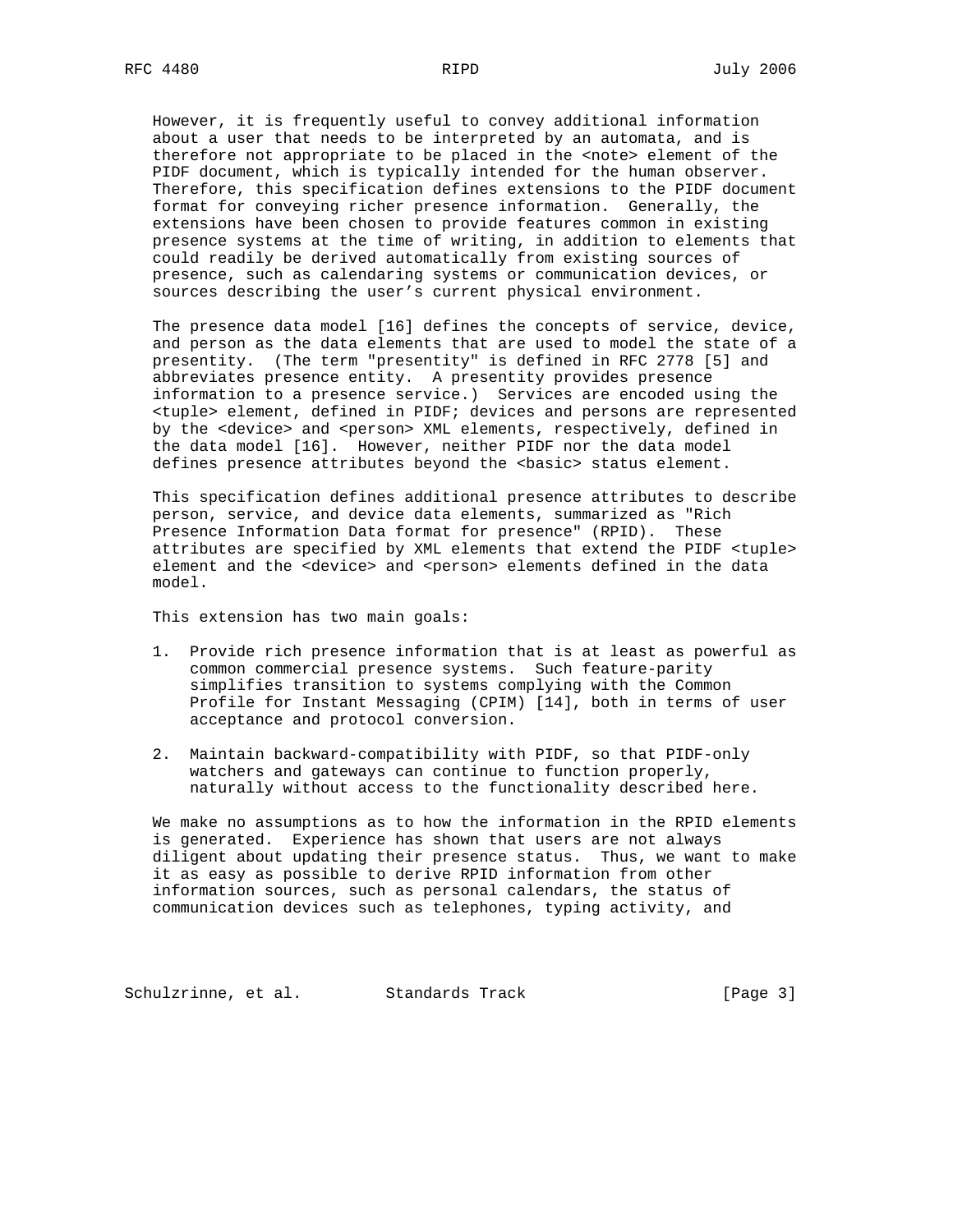physical presence detectors as commonly found in energy-management systems.

 Many of the elements correspond to data commonly found in personal calendars. Thus, we attempted to align some of the extensions with the usage found in calendar formats such as iCal [13].

 The information in a presence document can be generated by a single entity or can be composed from information published by multiple entities.

 Note that PIDF documents and this extension can be used in two different contexts, namely, by the presentity to publish its presence status and by the presence server to notify some set of watchers. The presence server MAY compose, translate, or filter the published presence state before delivering customized presence information to the watcher. For example, it may merge presence information from multiple presence user agents, remove whole elements, translate values in elements, or remove information from elements. Mechanisms that filter calls and other communications to the presentity can subscribe to this presence information just like a regular watcher and in turn generate automated rules, such as scripts [15], that govern the actual communications behavior of the presentity. Details are described in the data model document.

 Since RPID is a PIDF XML document, it also uses the content type application/pidf+xml.

2. Terminology and Conventions

 This memo makes use of the vocabulary defined in the IMPP model document [5]. Terms such as CLOSED, INSTANT MESSAGE, OPEN, PRESENCE SERVICE, PRESENTITY, WATCHER, and WATCHER USER AGENT in the memo are used in the same meaning as defined therein.

 The key words MUST, MUST NOT, REQUIRED, SHOULD, SHOULD NOT, RECOMMENDED, MAY, and OPTIONAL in this document are to be interpreted as described in BCP 14, RFC 2119 [1].

3. RPID Elements

## 3.1. Overview

 Some of the RPID elements describe services, some devices, and some the person. As such, they either extend <tuple>, <device>, or <person>, respectively. Below, we summarize the RPID elements. The next sections will then provide more detailed descriptions.

Schulzrinne, et al. Standards Track [Page 4]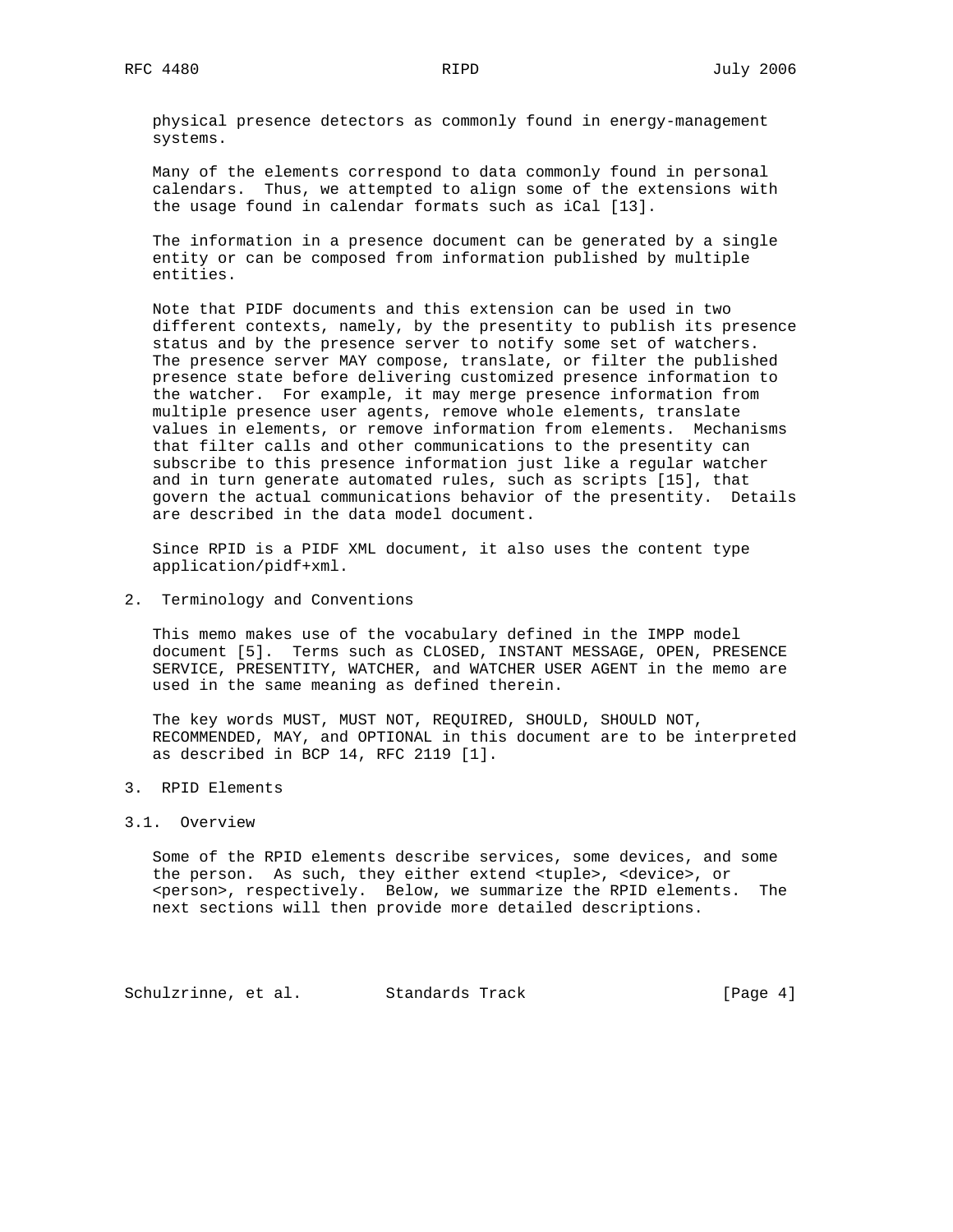- activities: The <activities> status element enumerates what the person is doing.
- class: An identifier that groups similar person elements, devices, or services.
- deviceID: A device identifier in a tuple references a <device> element, indicating that this device contributes to the service described by the tuple.
- mood: The <mood> status element indicates the mood of the person.
- place-is: The <place-is> status element reports on the properties of the place the presentity is currently at, such as the levels of light and noise.
- place-type: The <place-type> status elements reports the type of place the person is located in, such as 'classroom' or 'home'.
- privacy: The <privacy> element distinguishes whether the communication service is likely to be observable by other parties.
- relationship: When a service is likely to reach a user besides the person associated with the presentity, the relationship indicates how that user relates to the person.
- service-class: The <service-class> element describes whether the service is delivered electronically, is a postal or delivery service, or describes in-person communications.
- sphere: The <sphere> element characterizes the overall current role of the presentity.
- status-icon: The <status-icon> element depicts the current status of the person or service.
- time-offset: The <time-offset> status element quantifies the time zone the person is in, expressed as the number of minutes away from UTC.
- user-input: The <user-input> element records the user-input or usage state of the service or device, based on human user input.

 The 'From/until?' column in Table 1 indicates by an 'x' that the element can take 'from' and 'until' attributes. An 'x' in the 'Note?' column marks elements that can include a <note> element. The usage of these elements within the <person>, <tuple>, and <device> elements is shown in columns 4 through 6. An 'x' in the respective

Schulzrinne, et al. Standards Track [Page 5]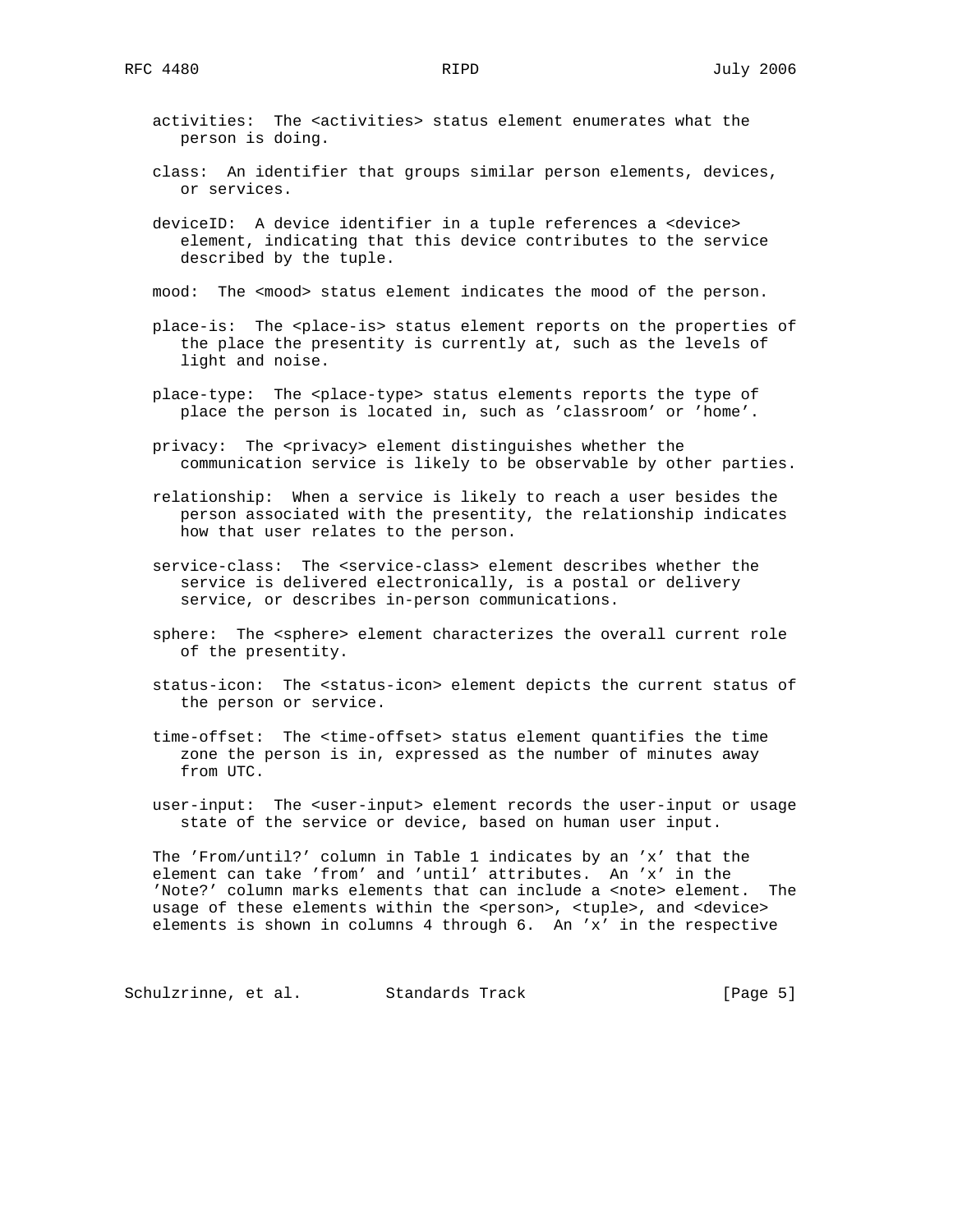| Element                         | From/until   | Note         | <person></person> | <tuple></tuple> | <device></device> |
|---------------------------------|--------------|--------------|-------------------|-----------------|-------------------|
| <activities></activities>       | $\mathbf x$  | $\mathbf x$  | $\mathbf x$       |                 |                   |
| <class></class>                 |              |              | $\mathbf x$       | $\mathbf x$     | $\mathbf x$       |
| <deviceid></deviceid>           |              |              |                   | $\mathbf x$     |                   |
| <mood></mood>                   | $\mathbf x$  | X            | $\mathbf x$       |                 |                   |
| <place-is></place-is>           | $\mathbf{x}$ | $\mathbf x$  | $\mathbf x$       |                 |                   |
| <place-type></place-type>       | $\mathbf{x}$ | $\mathbf{x}$ | $\mathbf{x}$      |                 |                   |
| <privacy></privacy>             | $\mathbf{x}$ | $\mathbf{x}$ | $\mathbf{x}$      | $\mathbf{x}$    |                   |
| <relationship></relationship>   |              | $\mathbf x$  |                   | $\mathbf x$     |                   |
| <service-class></service-class> |              | $\mathbf{x}$ |                   | $\mathbf{x}$    |                   |
| <sphere></sphere>               | $\mathbf{x}$ |              | X                 |                 |                   |
| <status-icon></status-icon>     | $\mathbf{x}$ |              | $\mathbf x$       | $\mathbf{x}$    |                   |
| <time-offset></time-offset>     | $\mathbf{x}$ |              | $\mathbf{x}$      |                 |                   |
| <user-input></user-input>       |              |              | $\mathbf x$       | X               | $\mathbf{x}$      |
|                                 |              |              |                   |                 |                   |

 column indicates that the RPID element MAY appear as a child of that element.

## Table 1

 In general, it is unlikely that a presentity will publish or announce all of these elements at the same time. Rather, these elements were chosen to give the presentity maximum flexibility in deriving this information from existing sources, such as calendaring tools, device activity sensors, or location trackers, as well as to manually configure this information. In either case, there is no guarantee that the information is accurate, as users forget to update calendars or may not always adjust the presence information manually.

 The namespace URIs for these elements defined by this specification are URNs [2], using the namespace identifier 'ietf' defined by [4] and extended by [6]:

### urn:ietf:params:xml:ns:pidf:rpid

 The elements marked with the value 'x' in column 2 of Table 1 MAY be qualified with the 'from' and 'until' attributes to describe the absolute time when the element assumed this value and the absolute time until which this element is expected to be valid. Note that there can be multiple elements of the same type, whose time ranges SHOULD NOT overlap.

 Elements MAY contain an 'id' attribute that allows to uniquely reference the element.

Schulzrinne, et al. Standards Track [Page 6]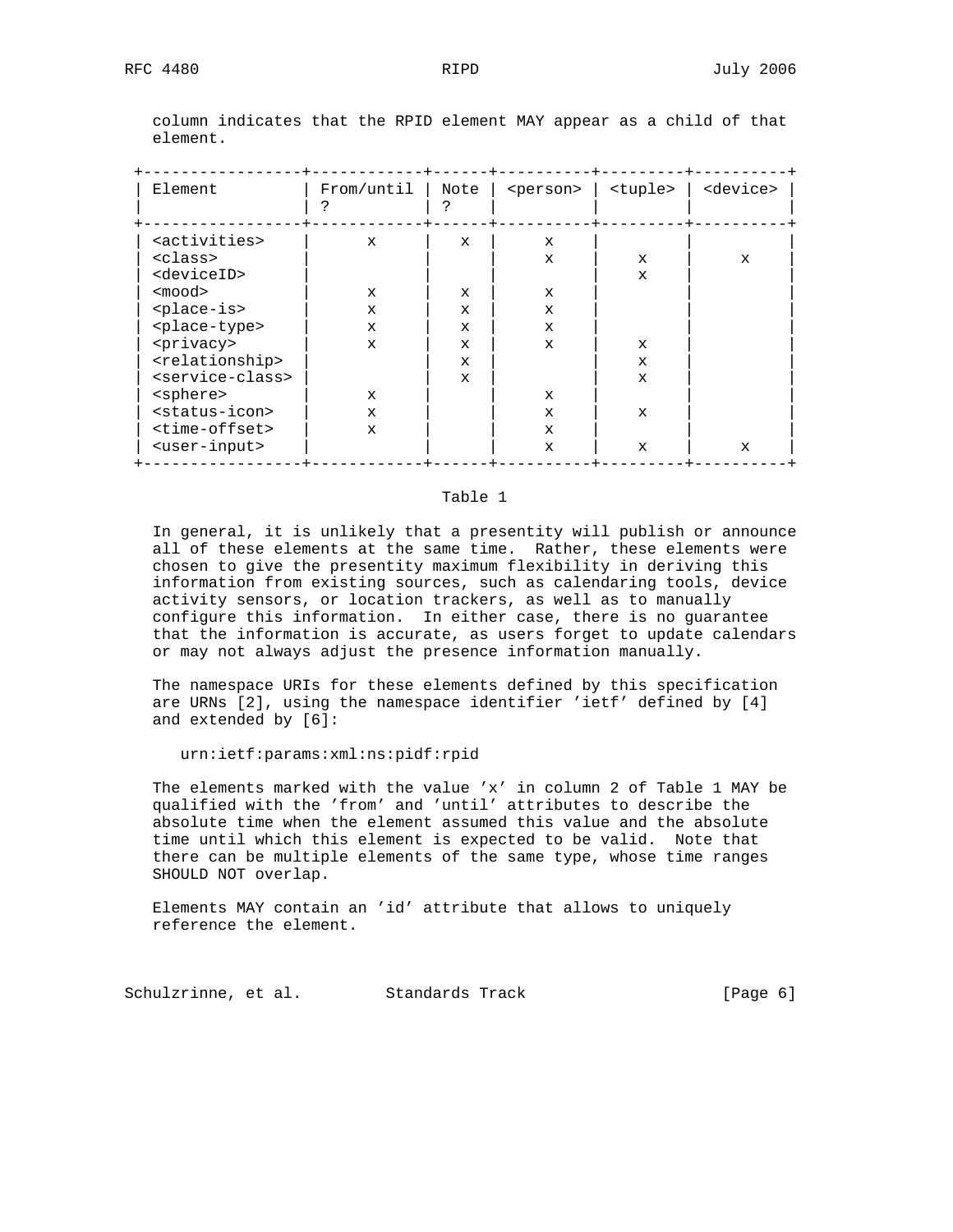Enumerations can be extended by elements from other namespaces, as described in Section 6. The <activities>, <mood>, and <place-type> elements can also take <other> elements containing text, for custom free-text values specific to an application.

 All elements described in this document are optional within PIDF documents.

## 3.2. Activities Element

 The <activities> element describes what the person is currently doing, expressed as an enumeration of activity-describing elements. A person can be engaged in multiple activities at the same time, e.g., traveling and having a meal. The <activities> element can be quite helpful to the watcher in judging how appropriate a communication attempt is and which means of communications is most likely to succeed and not annoy the person. The activity indications correspond roughly to the category field in calendar entries, such as Section 4.8.1.2 of RFC 2445 [13].

 An activities enumeration consists of one or more elements using elements drawn from the list below, a string enclosed in the <other> element, or IANA-registered values from other namespaces (Section 7).

 If a person publishes an activity of "permanent-absence", it is likely that all services will report a status of CLOSED. In general, services MAY advertise either service status for any activity value.

Activities such as <appointment>, <br/> <br/> <br/> <br/> <br/> <br/>dinner>, <br/> <holiday>, <lunch>, <meal>, <meeting>, <performance>, <travel>, or <vacation> can often be derived from calendar information.

- appointment: The person has a calendar appointment, without specifying exactly of what type. This activity is indicated if more detailed information is not available or the person chooses not to reveal more information.
- away: The person is physically away from all interactive communication devices. This activity element was included since it can often be derived automatically from security systems, energy management systems, or entry badge systems. Although this activity would typically be associated with a status of CLOSED across all services, a person may declare himself or herself away

Schulzrinne, et al. Standards Track [Page 7]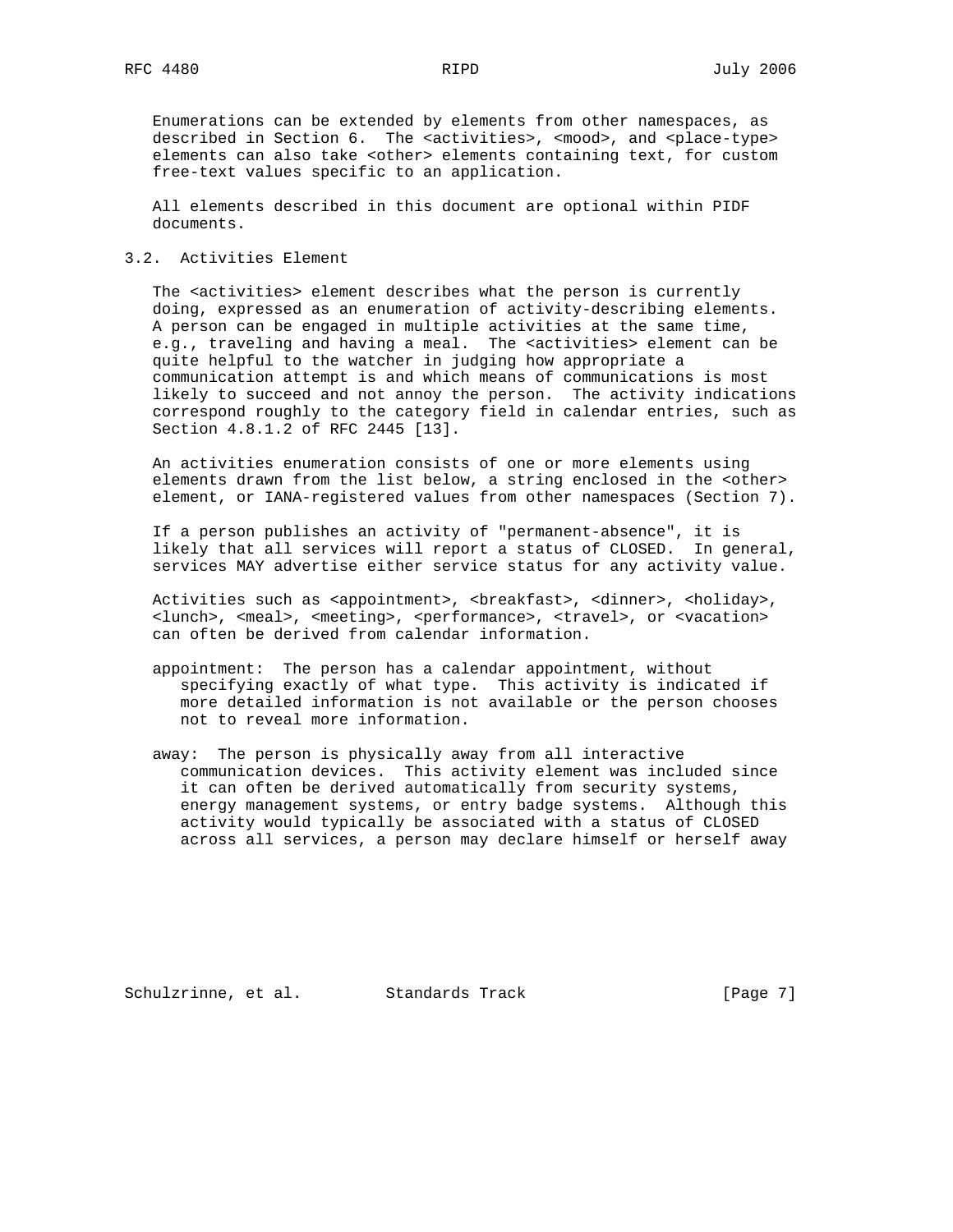to discourage communication, but indicate that he or she still can be reached if needed. However, communication attempts might reach an answering service, for example.

- breakfast: The person is eating the first meal of the day, usually eaten in the morning.
- busy: The person is busy, without further details. Although this activity would typically be associated with a status of CLOSED across all services, a person may declare himself or herself busy to discourage communication, but indicate that he or she still can be reached if needed.
- dinner: The person is having his or her main meal of the day, eaten in the evening or at midday.
- holiday: This is a scheduled national or local holiday.
- in-transit: The person is riding in a vehicle, such as a car, but not steering. The <place-type> element provides more specific information about the type of conveyance the person is using.

looking-for-work: The presentity is looking for (paid) work.

lunch: The person is eating his or her midday meal.

- meal: The person is scheduled for a meal, without specifying whether it is breakfast, lunch, or dinner, or some other meal.
- meeting: The person is in an assembly or gathering of people, as for a business, social, or religious purpose. A meeting is a sub class of an appointment.
- on-the-phone: The person is talking on the telephone. This activity is included since it can often be derived automatically.
- other: The person is engaged in an activity with no defined representation as an <activities> element. The enclosed string describes the activity in plain text.
- performance: A performance is a sub-class of an appointment and includes musical, theatrical, and cinematic performances as well as lectures. It is distinguished from a meeting by the fact that the person may either be lecturing or be in the audience, with a potentially large number of other people, making interruptions particularly noticeable.

Schulzrinne, et al. Standards Track [Page 8]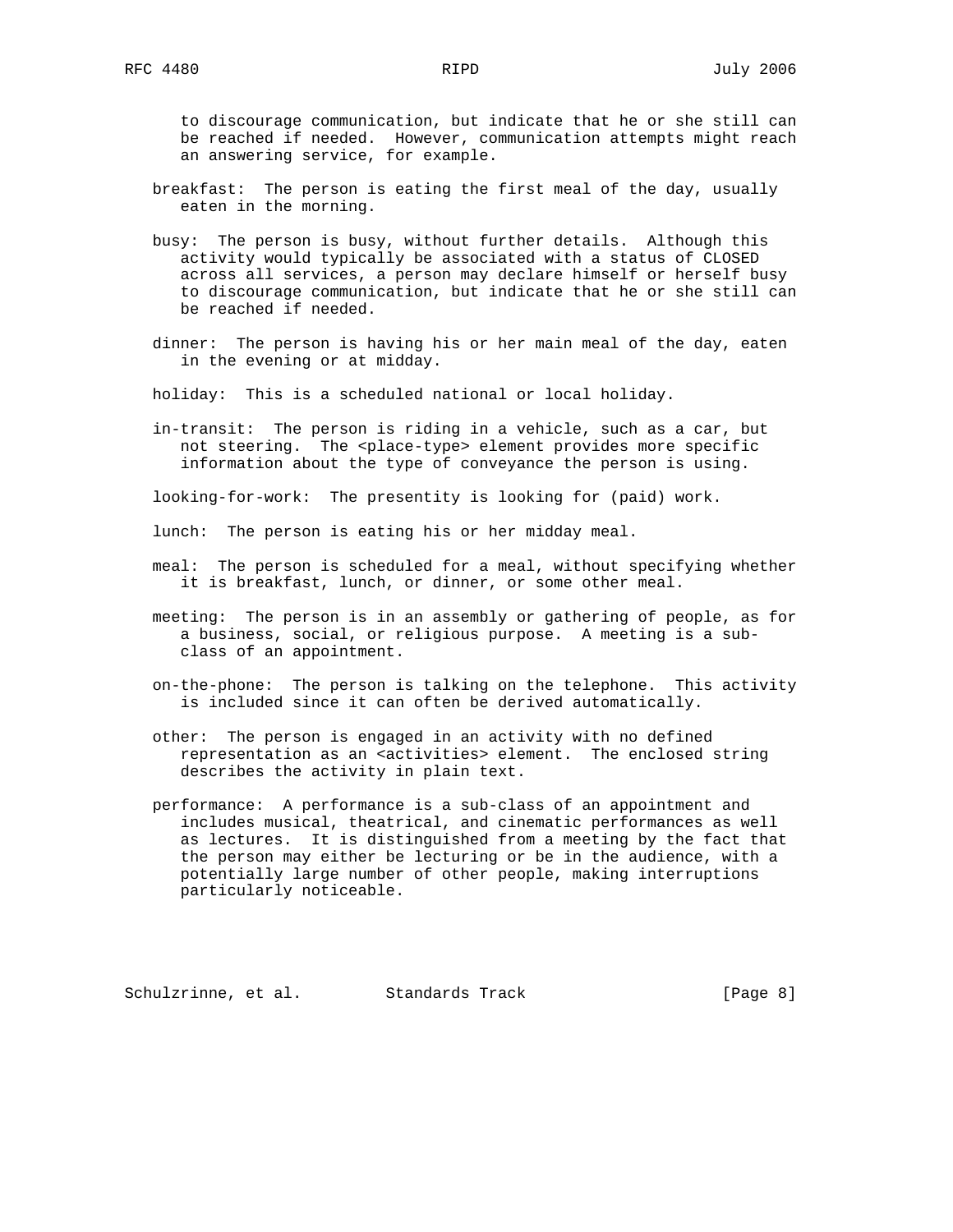- permanent-absence: The person will not return for the foreseeable future, e.g., because it is no longer working for the company. This activity is associated with a status of CLOSED across all services.
- playing: The person is occupying himself or herself in amusement, sport, or other recreation.
- presentation: The person is giving a presentation, lecture, or participating in a formal round-table discussion.
- shopping: The person is visiting stores in search of goods or services.
- sleeping: This activity category can often be generated automatically from a calendar, local time information, or biometric data.
- spectator: The person is observing an event, such as a sports event.
- steering: The person is controlling a vehicle, watercraft, or plane.
- travel: The person is on a business or personal trip, but not necessarily in-transit.
- tv: The person is watching television.
- unknown: The activity of the person is unknown. This element is generally not used together with other activities.
- vacation: A period of time devoted to pleasure, rest, or relaxation.
- working: The presentity is engaged in, typically paid, labor, as part of a profession or job.
- worship: The presentity is participating in religious rites.
- The <activities> element MAY be qualified with the 'from' and 'until' attributes as described in Section 3.1.
- Example:

 <activities> <note>Enjoying the morning paper</note> <vacation/> <breakfast/> <other>reading</other> </activities>

Schulzrinne, et al. Standards Track [Page 9]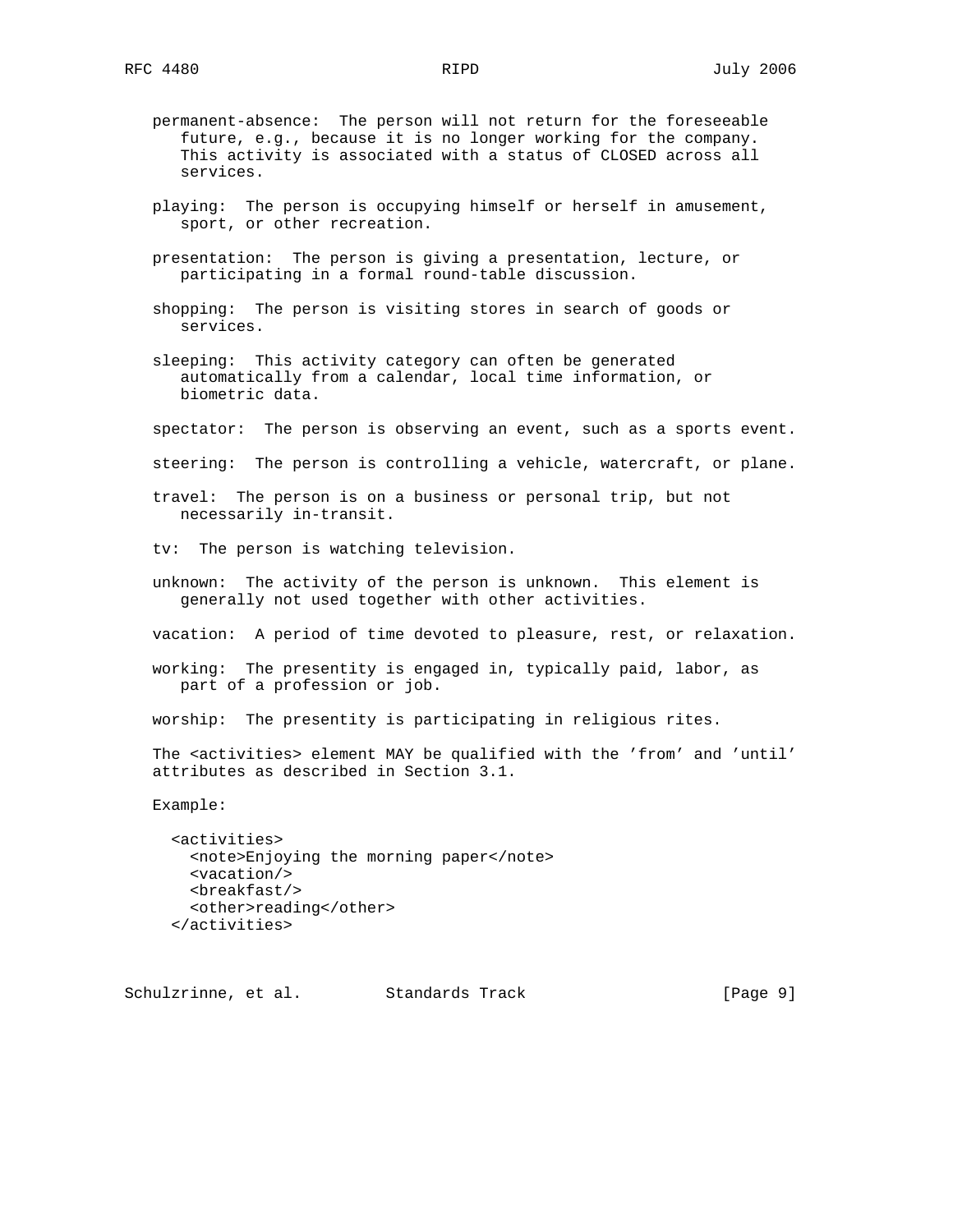# 3.3. Class Element

 The <class> element describes the class of the service, device, or person. Multiple elements can have the same class name within a presence document, but each person, service, or device can only have one class label. The naming of classes is left to the presentity. The presentity can use this information to group similar services, devices, or person elements or to convey information that the presence agent can use for filtering or authorization. This information is not generally presented to the watcher user interface.

 The <class> element MUST NOT be qualified with the 'from' and 'until' attributes as described in Section 3.1.

# 3.4. Device Identifier

 The <deviceID> element in the <tuple> element references the device that provides a particular service. The element is defined syntactically in the data model [16] schema. One service can be provided by multiple devices, so that each service tuple may contain zero or more <deviceID> elements. There is no significance in the order of these elements.

 The <deviceID> element MUST NOT be qualified with the 'from' and 'until' attributes as described in Section 3.1.

# 3.5. Mood Element

The <mood> element describes the mood of the presentity. The mood values are enumerated chosen by the presentity. The mood itself is provided as the element name of a defined child element of the <mood> element (e.g., <happy/>); one such child element is REQUIRED. The user MAY also specify a natural-language description of, or reason for, the mood in the <note> child of the <mood> element, which is OPTIONAL. (This definition follows the Jabber Extension JEP-107.) It is RECOMMENDED that an implementation support the mood values proposed in Jabber Extension JEP-0107, which in turn are a superset of the Wireless Village [18] mood values and the values enumerated in the Affective Knowledge Representation that has been defined by Lisetti [17]:

 A mood enumeration consists of one or more elements using elements drawn from the list below, a string enclosed in the <other> element, or IANA-registered values from other namespaces (Section 7).

 The <mood> element MAY be qualified with the 'from' and 'until' attributes as described in Section 3.1.

Schulzrinne, et al. Standards Track [Page 10]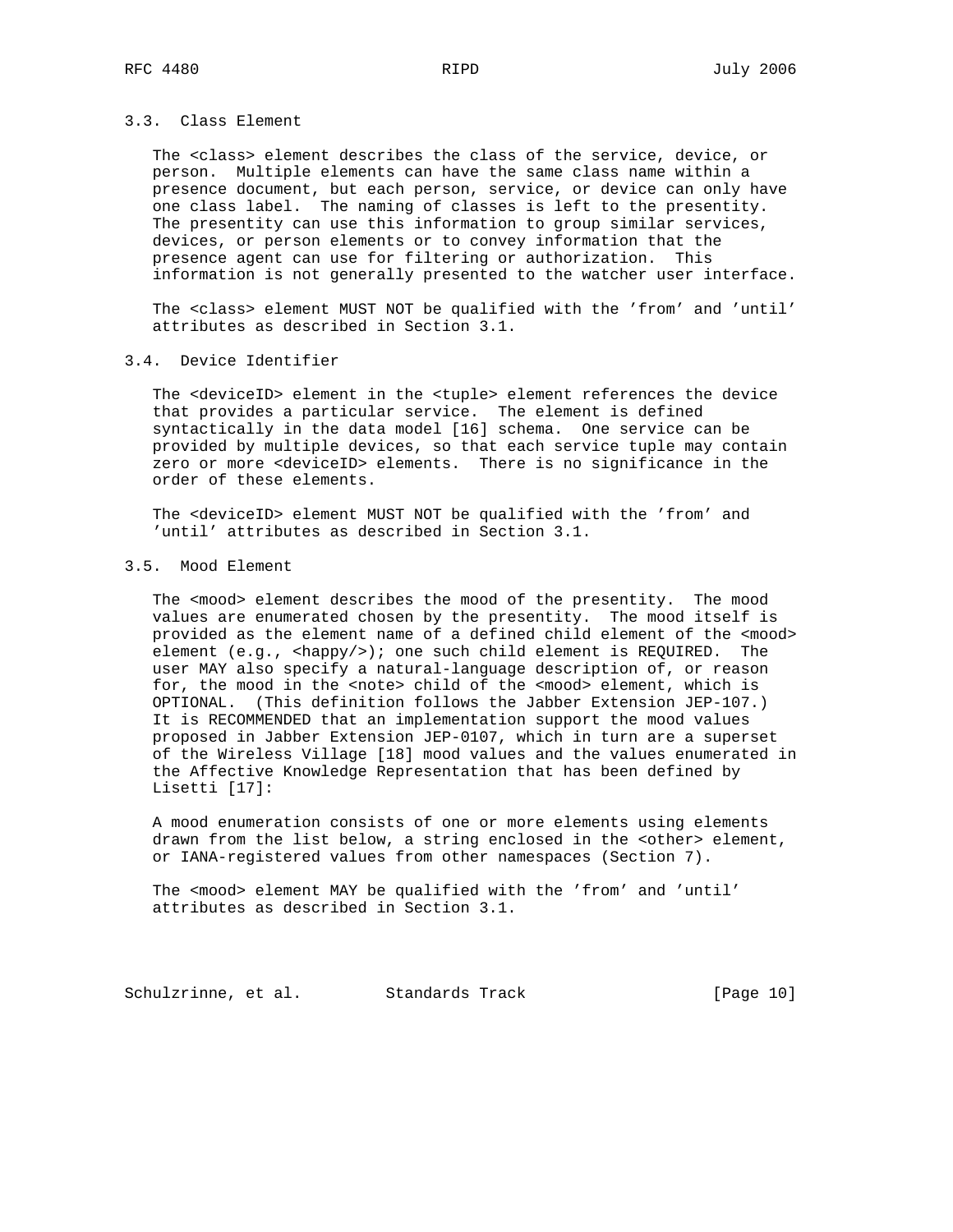o afraid o amazed o angry o annoyed o anxious o ashamed o bored o brave o calm o cold o confused o contented o cranky o curious o depressed o disappointed o disgusted o distracted o embarrassed o excited o flirtatious o frustrated o grumpy o guilty o happy o hot o humbled o humiliated o hungry o hurt o impressed o in\_awe o in\_love o indignant o interested o invincible o jealous o lonely o mean o moody o nervous o neutral o offended

- o other
- o playful
- o proud
- o relieved
- o remorseful

Schulzrinne, et al. Standards Track [Page 11]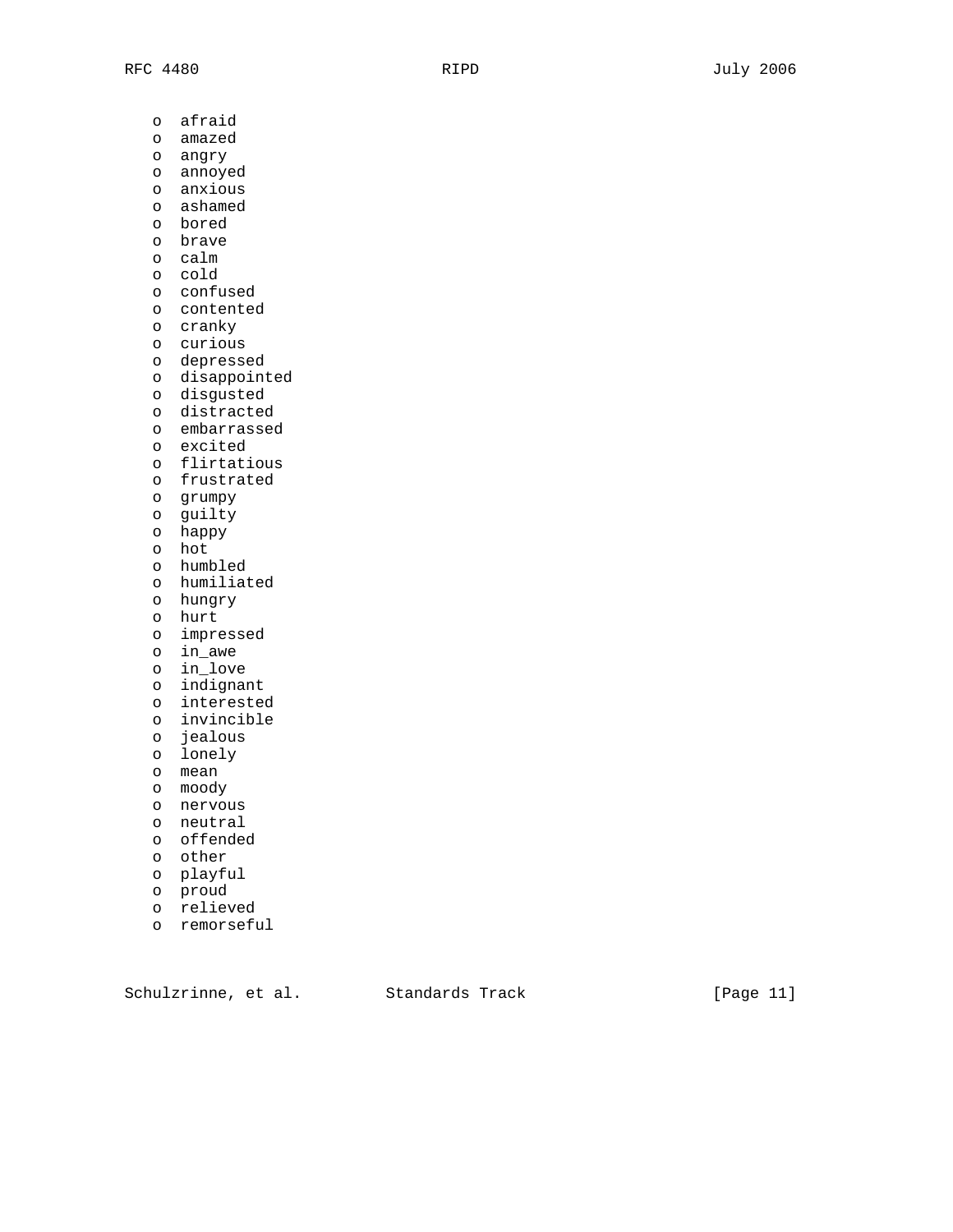o restless

- o sad
- o sarcastic
- o serious
- o shocked
- o shy
- o sick
- o sleepy
- o stressed
- o surprised
- o thirsty
- o unknown
- o worried

Example:

```
 <mood>
 <note>I'm ready for the bar BOF!</note>
 <sleepy/>
  <thirsty/>
</mood>
```
3.6. Place-is Element

The <place-is> element describes properties of the place the person is currently at. This offers the watcher an indication of what kind of communication is likely to be successful. Each major media type has its own set of attributes. Omitting the element indicates that the property is unknown.

For audio, we define the following attributes:

- noisy: The person is in a place with a level of background noise that makes audio communications difficult.
- ok: The environmental conditions are suitable for audio communications.
- quiet: The person is in a place such as a library, restaurant, place of worship, or theater that discourages noise, conversation, and other distractions.

unknown: The place attributes for audio are unknown.

For video, we define the following attributes:

 toobright: The person is in a bright place, sufficient for good rendering on video.

Schulzrinne, et al. Standards Track [Page 12]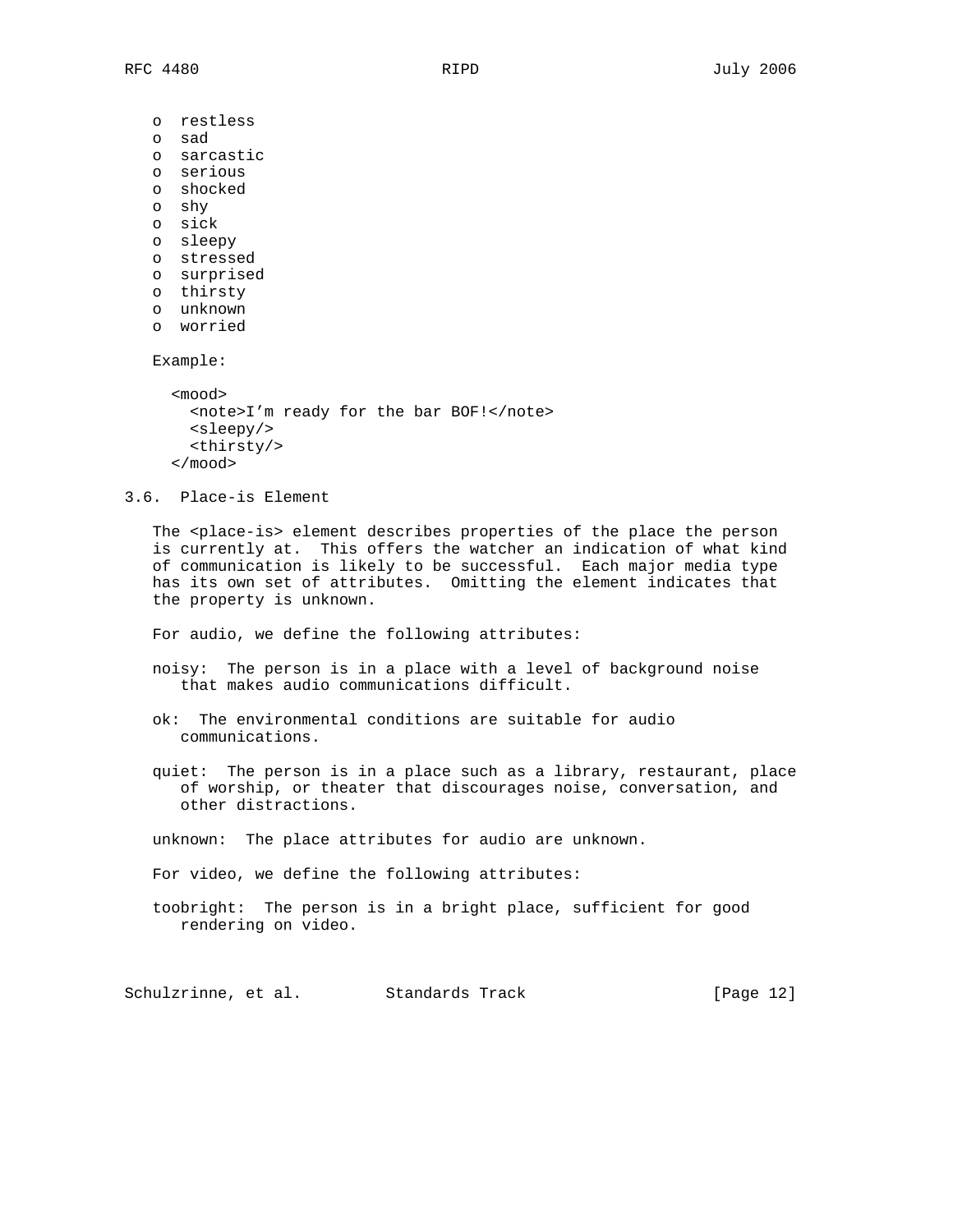ok: The environmental conditions are suitable for video. dark: The person is in a dark place, and thus the camera may not be able to capture a good image. unknown: The place attributes for video are unknown. For text (real-time text and instant messaging), we define uncomfortable: Typing or other text entry is uncomfortable. inappropriate: Typing or other text entry is inappropriate, e.g., since the user is in a vehicle or house of worship. ok: The environmental conditions are suitable for text-based communications. unknown: The place attributes for text are unknown. This list can be augmented by free-text values in a note or additional IANA-registered values (Section 7). The <place-is> element contains other elements, e.g., <place-is> <audio> <noisy /> </audio> <video> <dark /> </video> </place-is> The <place-is> element MAY be qualified with the 'from' and 'until' attributes as described in Section 3.1.

3.7. Place-type Element

The <place-type> element describes the type of place the person is currently at. This offers the watcher an indication of what kind of communication is likely to be appropriate. The initial set of values is contained in RFC 4589 [12].

 This list can be augmented by free-text values or additional IANA registered values as described in RFC 4589.

Schulzrinne, et al. Standards Track [Page 13]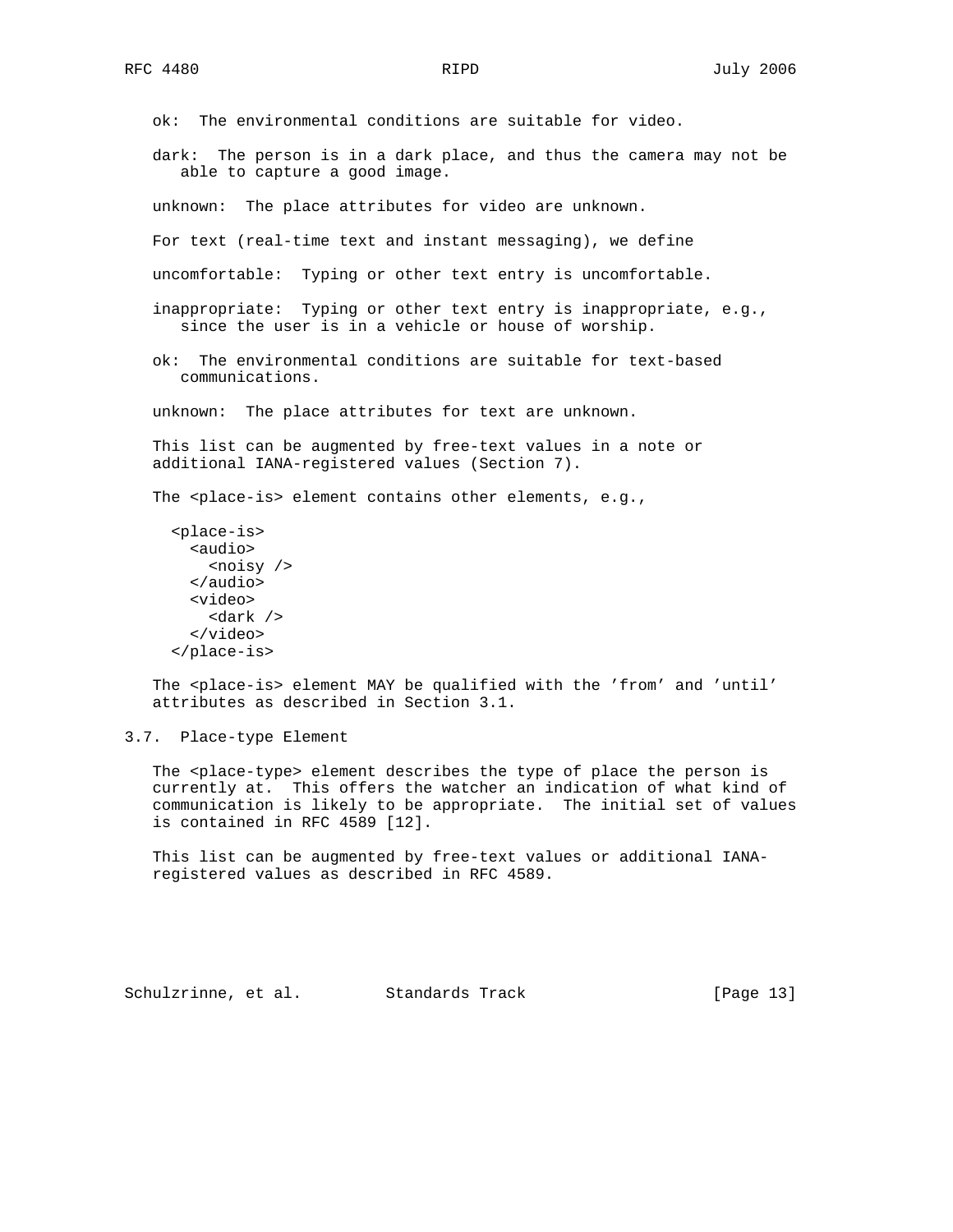The <place-type> element is a choice of elements, as in

 <place-type> <pt:street/> </place-type>

The <place-type> element MAY be qualified with the 'from' and 'until' attributes as described in Section 3.1.

3.8. Privacy Element

The <privacy> element indicates which types of communication third parties in the vicinity of the presentity are unlikely to be able to intercept accidentally or intentionally. This does not in any way describe the privacy properties of the electronic communication channel, e.g., properties of the encryption algorithm or the network protocol used.

- audio: Inappropriate individuals are not likely to overhear audio communications.
- text: Inappropriate individuals are not likely to see text communications.

unknown: This information is unknown.

 video: Inappropriate individuals are not likely to see video communications.

The <privacy> element can be used by logic executing on the watcher or by a composer to filter, sort and label tuples. For example, a composer may have rules that limit the publication of tuples labeled "private" to a select subset of the watchers.

The <privacy> element MAY be qualified with the 'from' and 'until' attributes as described in Section 3.1.

Example:

 <privacy> <text/> <audio/> </privacy>

Schulzrinne, et al. Standards Track [Page 14]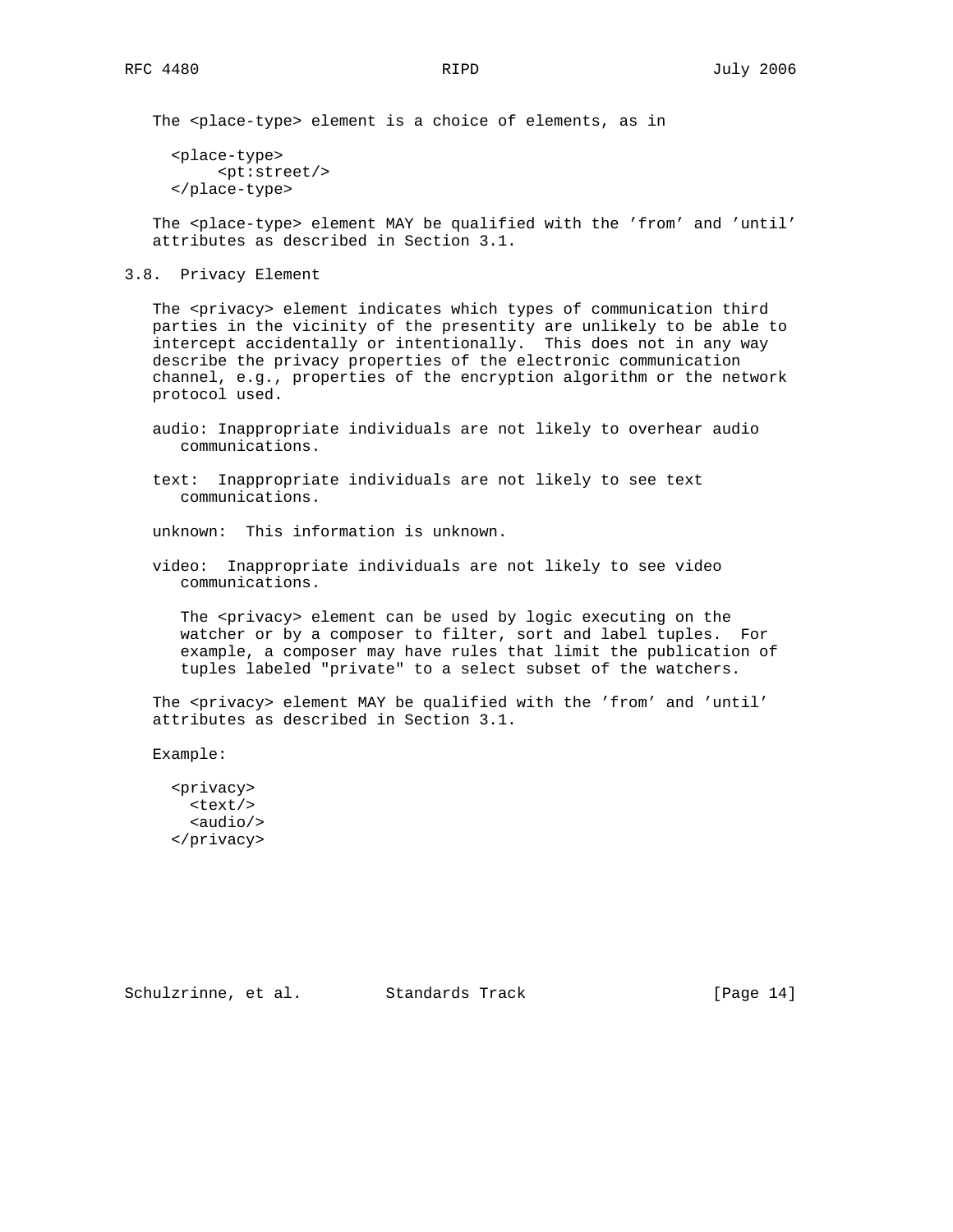### 3.9. Relationship Element

 The <relationship> element extends <tuple> and designates the type of relationship an alternate contact has with the presentity. This element is provided only if the tuple refers to somebody other than the presentity. Relationship values include "family", "friend", "associate" (e.g., for a colleague), "assistant", "supervisor", "self", and "unknown". The default is "self".

 If a relationship is indicated, the URI in the <contact> element refers to the entity, such as the assistant, that has a relationship to the presentity, not the presentity itself.

Like tuples without a <relationship> qualifier, the <contact> element for tuples labeled with a relationship can contain either a communication URI such as "im", "sip", "sips", "h323", "tel", or "mailto", or a presence URI, such as "pres" or "sip".

Example:

 <relationship> <friend/> </relationship>

3.10. Service Class

 The <service-class> element extends <tuple> and designates the type of service offered.

 electronic: Delivery of information by electronic means, i.e., without delivering physical objects. Examples include telephone, fax, email, instant messaging, and SMS.

 postal: Delivery by the postal service, e.g., as a letter, parcel, or postcard. Delivery could be to a post office box or central mailroom rather than the presentity's office location, for example.

- courier: Delivery by messenger, overnight delivery, or courier. Courier-delivered messages are usually delivered to a receptionist rather than, say, a mailroom or receiving department.
- freight: Delivery by freight carrier, typically of larger objects that are not sent by postal mail or courier. The recipient is often the shipping department or a loading dock.
- in-person: Describes the coordinates for visits in person, as by a visitor, i.e., usually somebody's office or residence.

Schulzrinne, et al. Standards Track [Page 15]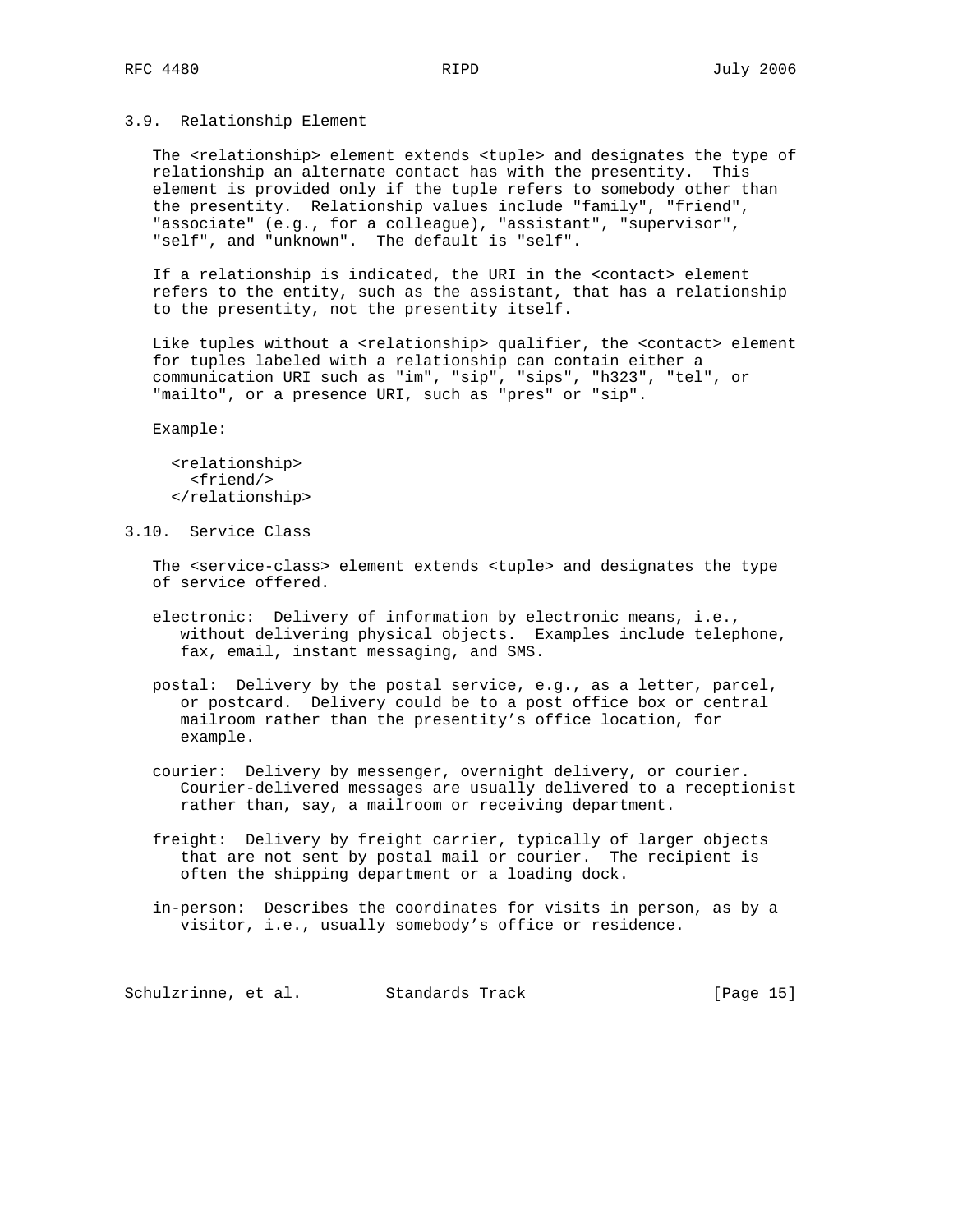unknown: The type of service is unknown.

 Electronic service is implied if omitted. The service types 'postal', 'courier', 'freight', and 'in-person' MUST NOT be used unless the contact URI is empty. Additional data elements defined elsewhere describe the physical service delivery address for the in person, postal, or delivery services. Such addresses might be specified in geospatial coordinates, civic addresses, or some specialized address format, e.g., for interstellar addresses or a company-specific delivery system.

Example:

<service-class><postal/></service-class>

3.11. Sphere Element

The <sphere> element designates the current state and role that the person plays. For example, it might describe whether the person is in a work mode, at home, or participating in activities related to some other organization such as the IETF or a church. This document does not define names for these spheres except for two common ones, "work" and "home", as well as "unknown".

 Spheres allow the person to easily turn on or off certain rules that depend on what groups of people should be made aware of the person's status. For example, if the person is a Boy Scout leader, he might set the sphere to "scouting" and then have a rule set that allows other scout masters in his troop to see his presence status. As soon as he switches his status to "work", "home", or some other sphere, the fellow scouts would lose access.

The <sphere> element MAY be qualified with the 'from' and 'until' attributes as described in Section 3.1.

Example:

 <sphere>  $<$ home $/$ > </sphere>

3.12. Status-Icon Element

 The <status-icon> element includes a URI pointing to an image (icon) representing the current status of the person or service. The watcher MAY use this information to represent the status in a graphical user interface. Presentities SHOULD provide images of

Schulzrinne, et al. Standards Track [Page 16]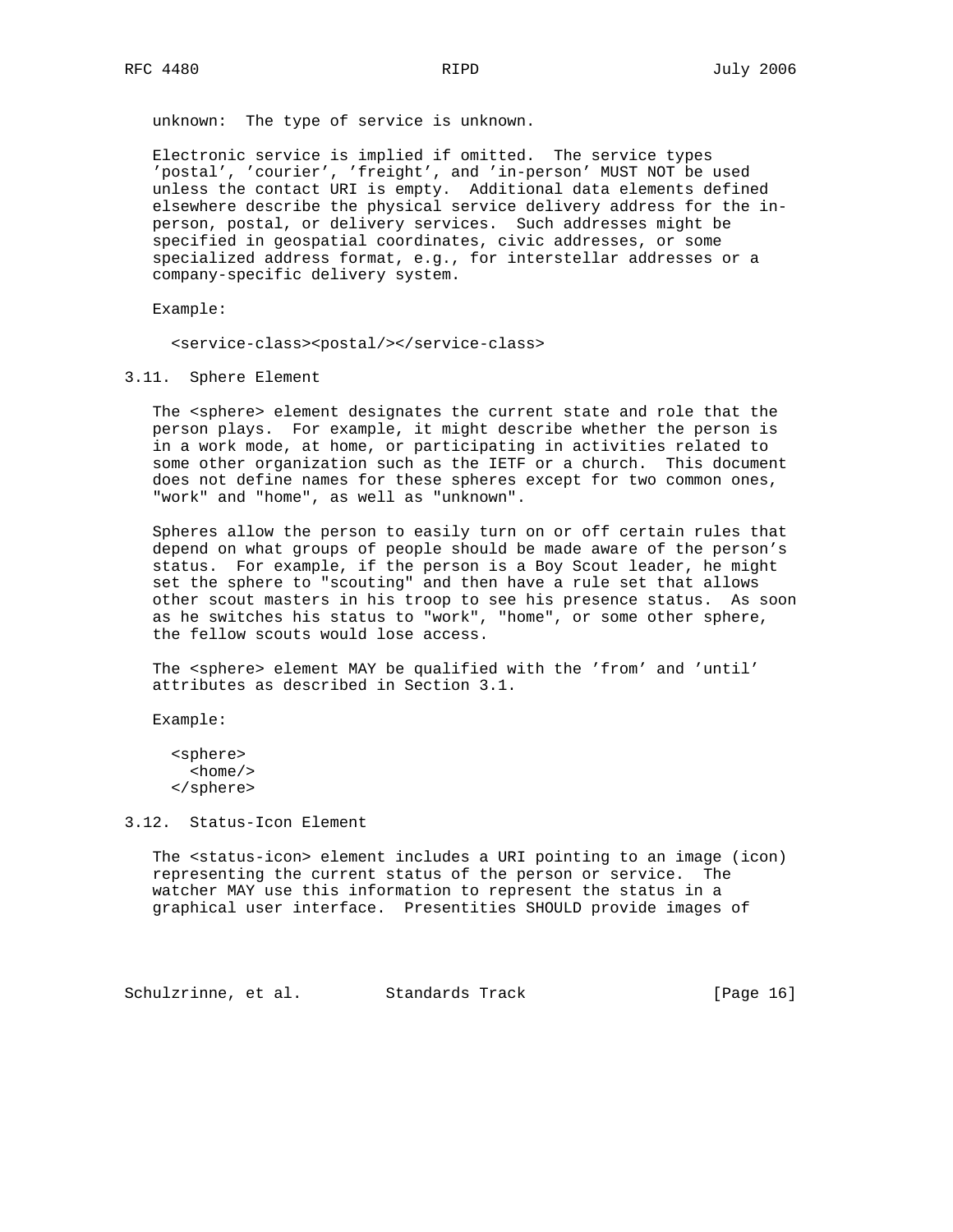sizes and aspect ratios that are appropriate for rendering as an icon. Support for JPEG, PNG, and GIF formats is RECOMMENDED.

 Watchers resolving the URI MUST validate whether the local copy of the icon is current when receiving a notification, using the standard cache control mechanism in the URI-identified retrieval protocol.

Example:

<status-icon>http://www.example.com/playing.gif</status-icon>

3.13. Time Offset

 The <time-offset> element describes the number of minutes of offset from UTC at the person's current location. A positive number indicates that the local time-of-day is ahead (i.e., east of) Universal Time, while a negative number indicates that the local time-of-day is behind (i.e., west of) Universal Time. Transitions into and out of daylight savings time may temporarily cause a difference between the true offset from UTC and the time offset element.

 An optional attribute, description, can be used to describe the offset, e.g., by labeling the time zone. This description is meant for human consumption.

 Publishers on mobile devices SHOULD NOT publish this information unless they know the time offset information to reflect the current location. (For example, many laptop users do not update their time zone when traveling.) Publishers SHOULD update the information whenever they discover that their UTC offset has changed.

Example:

 <time-offset description="America/New\_York">-300 </time-offset>

#### 3.14. User-Input Element

 The <user-input> element records the user-input or usage state of the service or device, based on human user input, e.g., keyboard, pointing device, or voice. If contained in a <person> element, it summarizes any user input activity across all services and devices operated by the presentity. The mechanism for such aggregation is beyond the scope of this document, but generally reflects the most recent user input across all devices and services. The element can assume one of two values, namely, 'active' or 'idle', with an optional 'last-input' attribute that records when the last user input

Schulzrinne, et al. Standards Track [Page 17]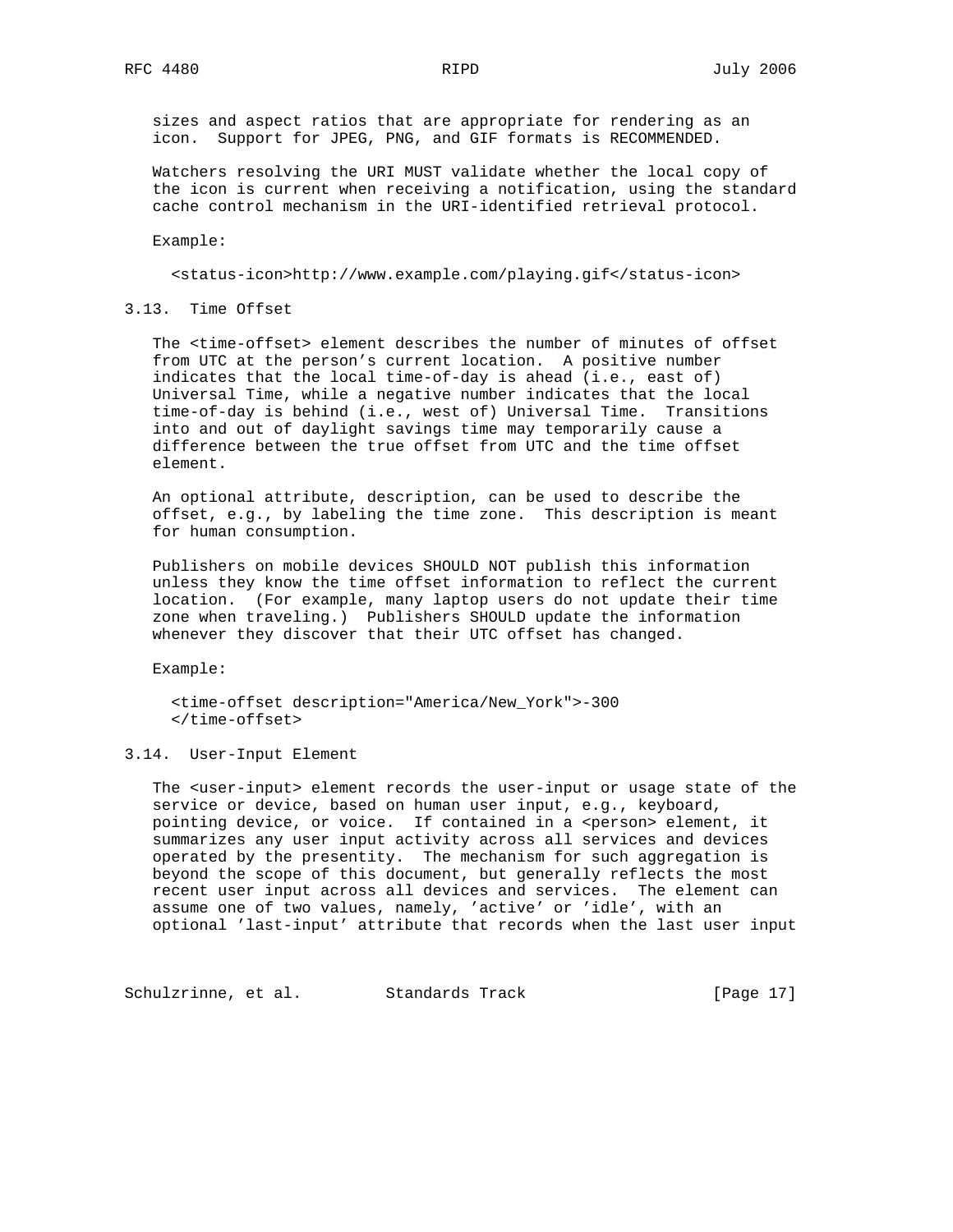was received. An optional 'idle-threshold' element records how long the presentity will wait before reporting the service or device to be idle, measured in seconds.

 (A two-state model was chosen since it would otherwise be necessary to send repeated last-input updates during continuous activity.)

 A service that wants to indicate user input activity sends a <user input> 'active' indication when the user has provided user input within a configurable interval of time, the idle-threshold. If the user ceases to provide input and the idle-threshold has elapsed, the tuple is marked with a <user-input> 'idle' indication instead, optionally including the time of last activity in the 'last-input' attribute. An example is below:

```
 <user-input idle-threshold="600"
  last-input="2004-10-21T13:20:00.000-05:00">idle</user-input>
```
 Depending on device or service capabilities, user input may be detected only for a particular application, i.e., when the application has user focus or when a user has sent a message or placed a call, or can be based on user input across all applications running on one end system.

 The <user-input> element may be used by a watcher, typically in combination with other data, to estimate how likely a user is to answer when contacting the service. A tuple that has not been used in a while may still be OPEN, but a watcher may choose to first contact a URI in a tuple that is both OPEN and has been used more recently.

 The <user-input> attribute can be omitted if the presentity wants to indicate that the device has not been used for a while, but does not want to reveal the precise duration, as in the following:

<user-input>idle</user-input>

 Configuration MUST include the option to omit the 'last-input' attribute.

4. Example

 The example below describes the presentity 'pres:someone@example.com', which has a SIP contact, 'sip:someone@example.com', representing a service. It also has a device contact, as an email box. The presentity is in a meeting, in a public office setting. The 'until' information indicates that he will be there until 5:30 pm local time. The presentity also has an

Schulzrinne, et al. Standards Track [Page 18]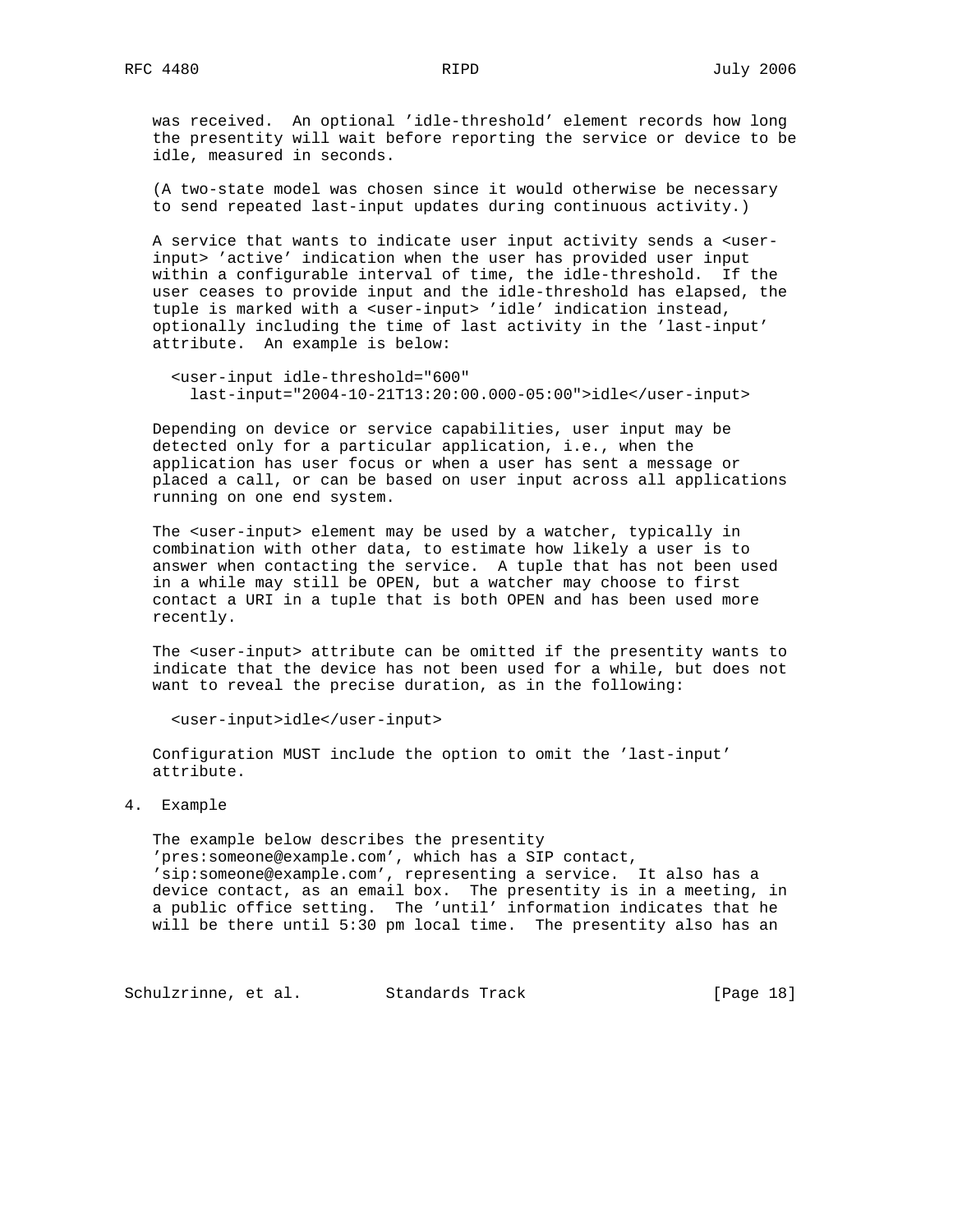assistant, sip:secretary@example.com, who happens to be available for communications.

```
 <?xml version="1.0" encoding="UTF-8"?>
  <presence xmlns="urn:ietf:params:xml:ns:pidf"
   xmlns:dm="urn:ietf:params:xml:ns:pidf:data-model"
    xmlns:lt="urn:ietf:params:xml:ns:location-type"
    xmlns:rpid="urn:ietf:params:xml:ns:pidf:rpid"
    entity="pres:someone@example.com">
 <tuple id="bs35r9">
   <status>
     <basic>open</basic>
   </status>
   <dm:deviceID>urn:device:0003ba4811e3</dm:deviceID>
   <rpid:relationship><rpid:self/></rpid:relationship>
   <rpid:service-class><rpid:electronic/></rpid:service-class>
   <contact priority="0.8">im:someone@mobile.example.net</contact>
   <note xml:lang="en">Don't Disturb Please!</note>
   <note xml:lang="fr">Ne derangez pas, s'il vous plait</note>
   <timestamp>2005-10-27T16:49:29Z</timestamp>
 </tuple>
 <tuple id="ty4658">
   <status>
     <basic>open</basic>
   </status>
   <rpid:relationship><rpid:assistant/></rpid:relationship>
   <contact priority="1.0">mailto:secretary@example.com</contact>
 </tuple>
 <tuple id="eg92n8">
   <status>
     <basic>open</basic>
   </status>
   <dm:deviceID>urn:x-mac:0003ba4811e3</dm:deviceID>
   <rpid:class>email</rpid:class>
   <rpid:service-class><rpid:electronic/></rpid:service-class>
   <rpid:status-icon>http://example.com/mail.png</rpid:status-icon>
   <contact priority="1.0">mailto:someone@example.com</contact>
 </tuple>
 <note>I'll be in Tokyo next week</note>
 <dm:device id="pc147">
   <rpid:user-input idle-threshold="600"
     last-input="2004-10-21T13:20:00-05:00">idle</rpid:user-input>
   <dm:deviceID>urn:device:0003ba4811e3</dm:deviceID>
```
Schulzrinne, et al. Standards Track [Page 19]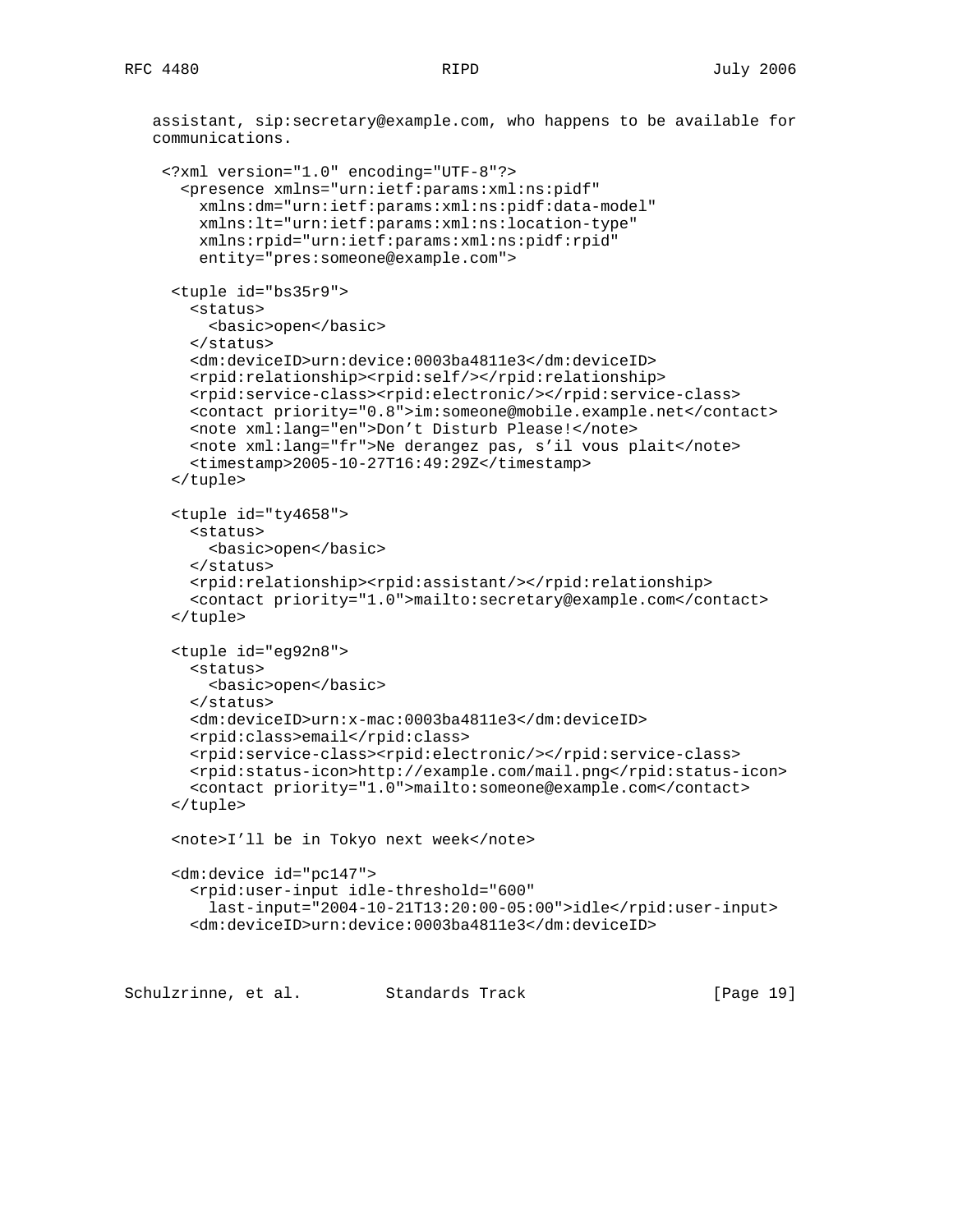```
 <dm:note>PC</dm:note>
  </dm:device>
  <dm:person id="p1">
    <rpid:activities from="2005-05-30T12:00:00+05:00"
       until="2005-05-30T17:00:00+05:00">
       <rpid:note>Far away</rpid:note>
       <rpid:away/>
    </rpid:activities>
    <rpid:class>calendar</rpid:class>
    <rpid:mood>
      <rpid:angry/>
      <rpid:other>brooding</rpid:other>
    </rpid:mood>
    <rpid:place-is>
       <rpid:audio>
          <rpid:noisy/>
       </rpid:audio>
    </rpid:place-is>
    <rpid:place-type><lt:residence/></rpid:place-type>
    <rpid:privacy><rpid:unknown/></rpid:privacy>
    <rpid:sphere>bowling league</rpid:sphere>
    <rpid:status-icon>http://example.com/play.gif</rpid:status-icon>
    <rpid:time-offset>-240</rpid:time-offset>
    <dm:note>Scoring 120</dm:note>
    <dm:timestamp>2005-05-30T16:09:44+05:00</dm:timestamp>
  </dm:person>
</presence>
```

```
5. XML Schema Definitions
```
 The RPID schema is shown below. Due to limitations in composing schemas, not all XML documents that validate against the schema below are semantically valid RPID documents. In particular, the schema allows each element to appear anyhere in PIDF or data-model elements; Table 1 restricts where these elements can appear for semantically valid RPID documents. Elements that do not have from/until parameters MUST NOT appear more than once in each <person>, <tuple>, or <device>.

5.1. urn:ietf:params:xml:ns:pidf:rpid

 <?xml version="1.0" encoding="UTF-8"?> <xs:schema targetNamespace="urn:ietf:params:xml:ns:pidf:rpid" xmlns="urn:ietf:params:xml:ns:pidf:rpid" xmlns:dm="urn:ietf:params:xml:ns:pidf:data-model" xmlns:xs="http://www.w3.org/2001/XMLSchema"

Schulzrinne, et al. Standards Track [Page 20]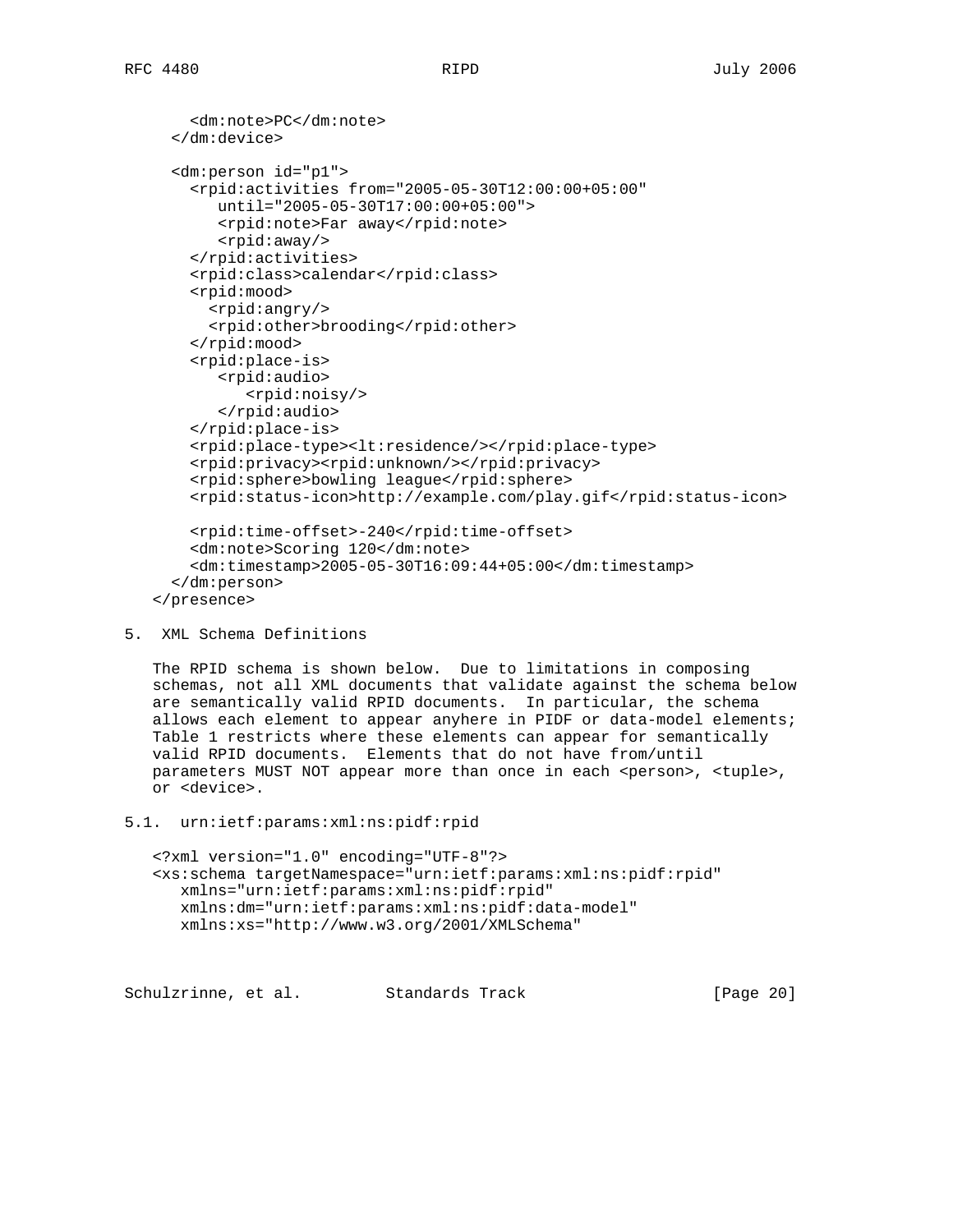```
 elementFormDefault="qualified"
attributeFormDefault="unqualified">
<xs:simpleType name="activeIdle">
  <xs:restriction base="xs:string">
    <xs:enumeration value="active"/>
    <xs:enumeration value="idle"/>
  </xs:restriction>
</xs:simpleType>
<xs:element name="activities">
 <xs:annotation>
    <xs:documentation>
      Describes what the person is currently doing, expressed as
      an enumeration of activity-describing elements. A person
      can be engaged in multiple activities at the same time,
      e.g., traveling and having a meal.
    </xs:documentation>
  </xs:annotation>
  <xs:complexType>
    <xs:sequence>
      <xs:element name="note" type="Note_t" minOccurs="0"
         maxOccurs="unbounded" />
      <xs:choice>
        <xs:element name="unknown" type="empty" minOccurs="0"/>
        <xs:sequence maxOccurs="unbounded">
          <xs:choice>
            <xs:element name="appointment"
              type="empty" />
            <xs:element name="away"
              type="empty" />
            <xs:element name="breakfast"
              type="empty" />
            <xs:element name="busy"
              type="empty" />
            <xs:element name="dinner"
              type="empty" />
            <xs:element name="holiday"
              type="empty" />
            <xs:element name="in-transit"
              type="empty" />
            <xs:element name="looking-for-work"
              type="empty" />
            <xs:element name="meal"
              type="empty" />
            <xs:element name="meeting"
              type="empty" />
```
Schulzrinne, et al. Standards Track [Page 21]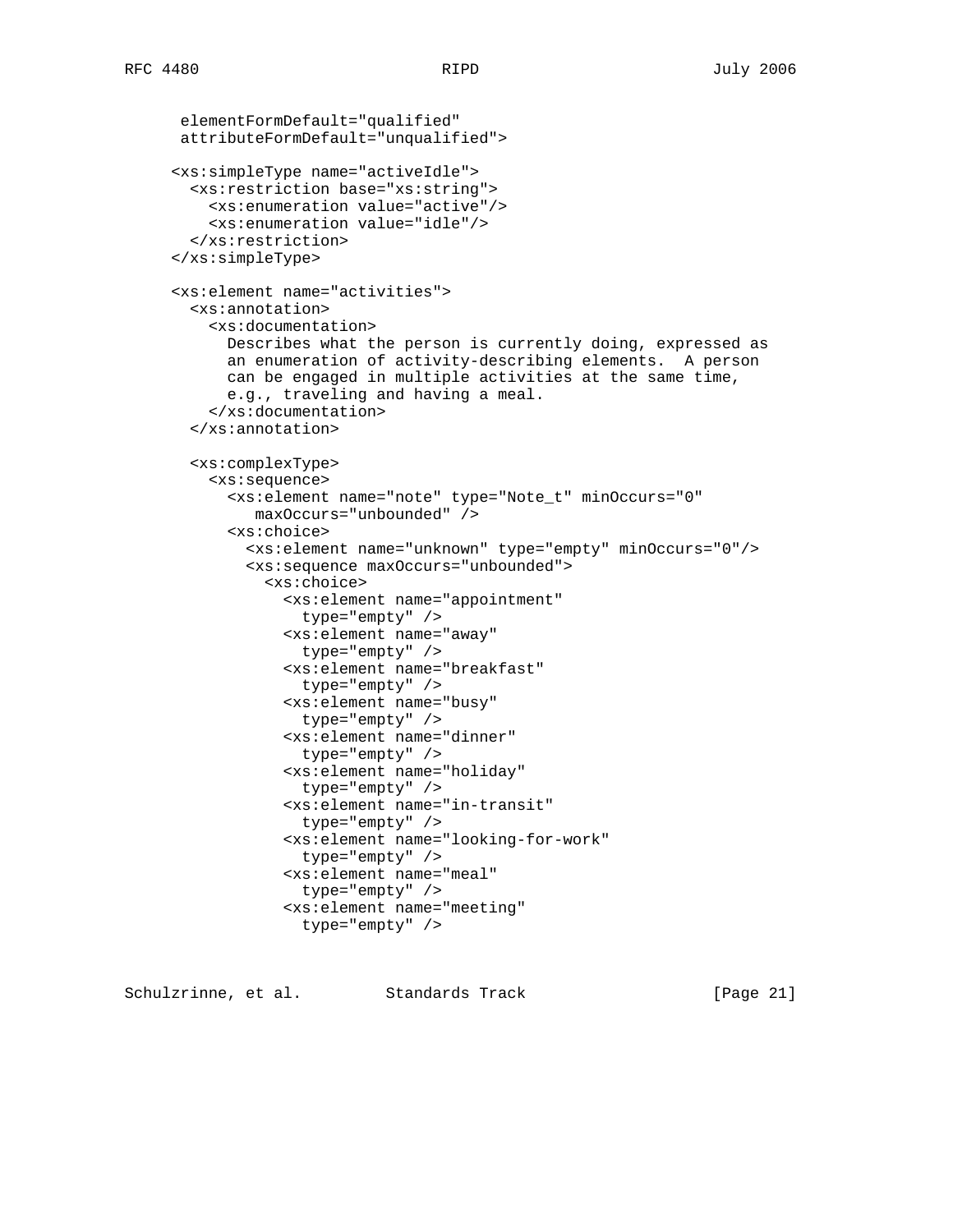<xs:element name="on-the-phone"

 type="empty" /> <xs:element name="performance" type="empty" /> <xs:element name="permanent-absence" type="empty" /> <xs:element name="playing" type="empty" /> <xs:element name="presentation" type="empty" /> <xs:element name="shopping" type="empty" /> <xs:element name="sleeping" type="empty" /> <xs:element name="spectator" type="empty" /> <xs:element name="steering" type="empty" /> <xs:element name="travel" type="empty" /> <xs:element name="tv" type="empty" /> <xs:element name="vacation" type="empty" /> <xs:element name="working" type="empty" /> <xs:element name="worship" type="empty" /> <xs:element name="other" type="Note\_t" /> <xs:any namespace="##other" maxOccurs="unbounded" processContents="lax"/> </xs:choice> </xs:sequence> </xs:choice> </xs:sequence> <xs:attributeGroup ref="fromUntil"/> <xs:attribute name="id" type="xs:ID"/> <xs:anyAttribute namespace="##any" processContents="lax"/> </xs:complexType> </xs:element> <xs:element name="class" type="xs:token"> <xs:annotation> <xs:documentation> Describes the class of the service, device or person. </xs:documentation> </xs:annotation>

Schulzrinne, et al. Standards Track [Page 22]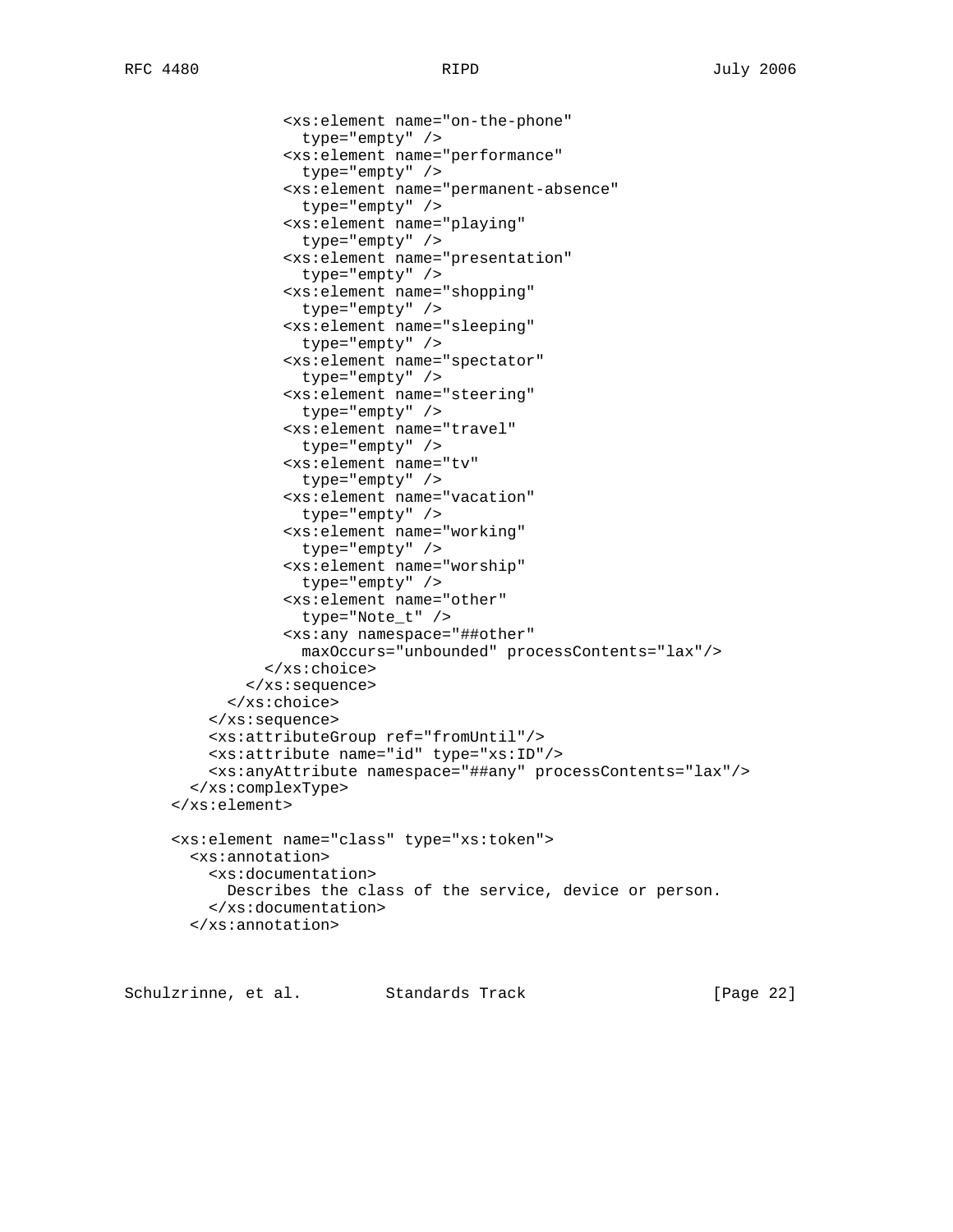</xs:element> <xs:element name="mood"> <xs:annotation> <xs:documentation> Describes the mood of the presentity. </xs:documentation> </xs:annotation> <xs:complexType> <xs:sequence> <xs:element name="note" type="Note\_t" minOccurs="0" maxOccurs="unbounded" /> <xs:choice> <xs:element name="unknown" type="empty"/> <xs:sequence maxOccurs="unbounded"> <xs:choice> <xs:element name="afraid" type="empty"/> <xs:element name="amazed" type="empty"/> <xs:element name="angry" type="empty"/> <xs:element name="annoyed" type="empty"/> <xs:element name="anxious" type="empty" /> <xs:element name="ashamed" type="empty" /> <xs:element name="bored" type="empty" /> <xs:element name="brave" type="empty" /> <xs:element name="calm" type="empty" /> <xs:element name="cold" type="empty" /> <xs:element name="confused" type="empty" /> <xs:element name="contented" type="empty" /> <xs:element name="cranky" type="empty" /> <xs:element name="curious" type="empty" /> <xs:element name="depressed" type="empty" /> <xs:element name="disappointed" type="empty" />

Schulzrinne, et al. Standards Track [Page 23]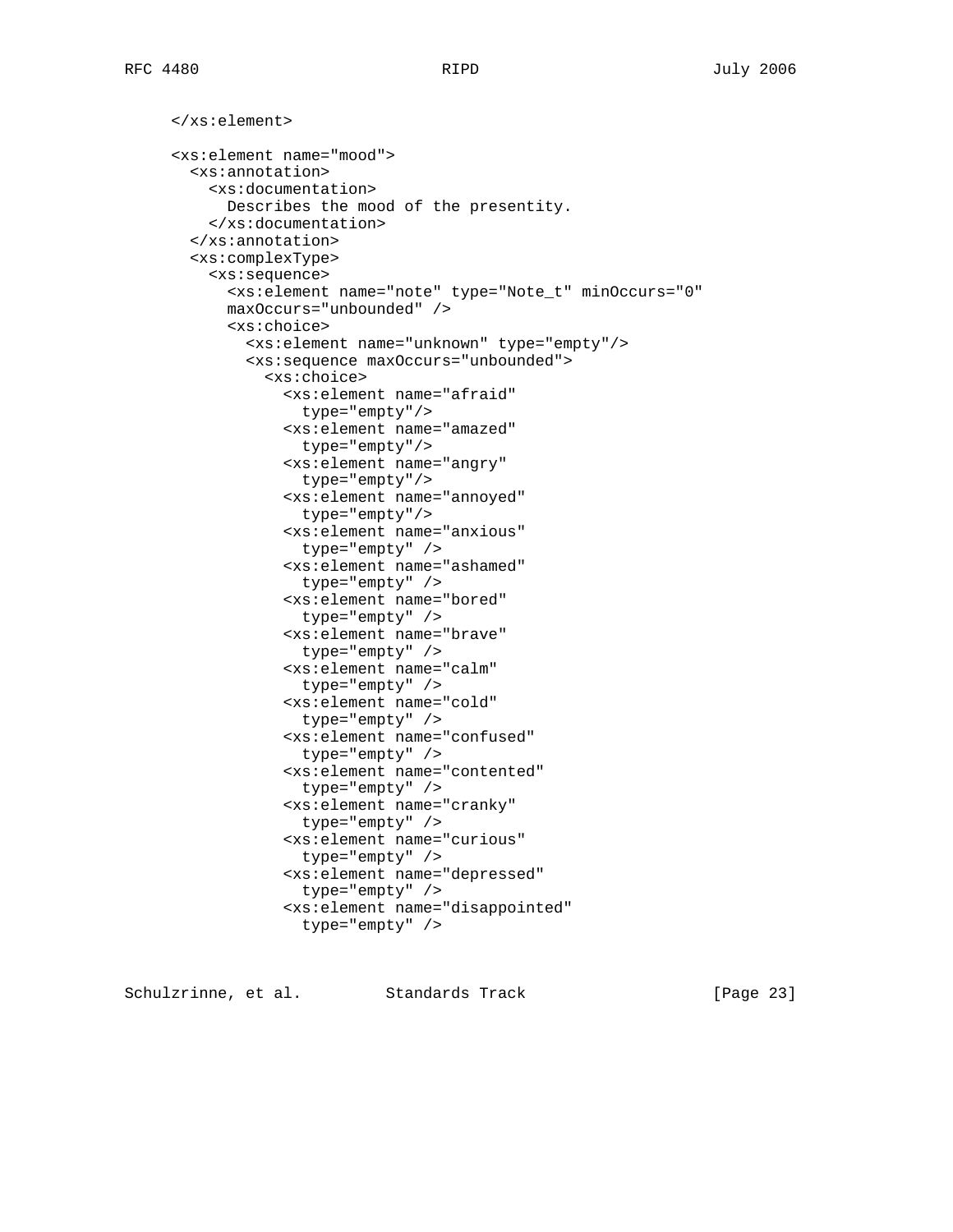<xs:element name="disgusted"

 type="empty" /> <xs:element name="distracted" type="empty" /> <xs:element name="embarrassed" type="empty" /> <xs:element name="excited" type="empty" /> <xs:element name="flirtatious" type="empty" /> <xs:element name="frustrated" type="empty" /> <xs:element name="grumpy" type="empty" /> <xs:element name="guilty" type="empty" /> <xs:element name="happy" type="empty" /> <xs:element name="hot" type="empty" /> <xs:element name="humbled" type="empty" /> <xs:element name="humiliated" type="empty" /> <xs:element name="hungry" type="empty" /> <xs:element name="hurt" type="empty" /> <xs:element name="impressed" type="empty" /> <xs:element name="in\_awe" type="empty" /> <xs:element name="in\_love" type="empty" /> <xs:element name="indignant" type="empty" /> <xs:element name="interested" type="empty" /> <xs:element name="invincible" type="empty" /> <xs:element name="jealous" type="empty" /> <xs:element name="lonely" type="empty" /> <xs:element name="mean" type="empty" /> <xs:element name="moody"

Schulzrinne, et al. Standards Track [Page 24]

type="empty" />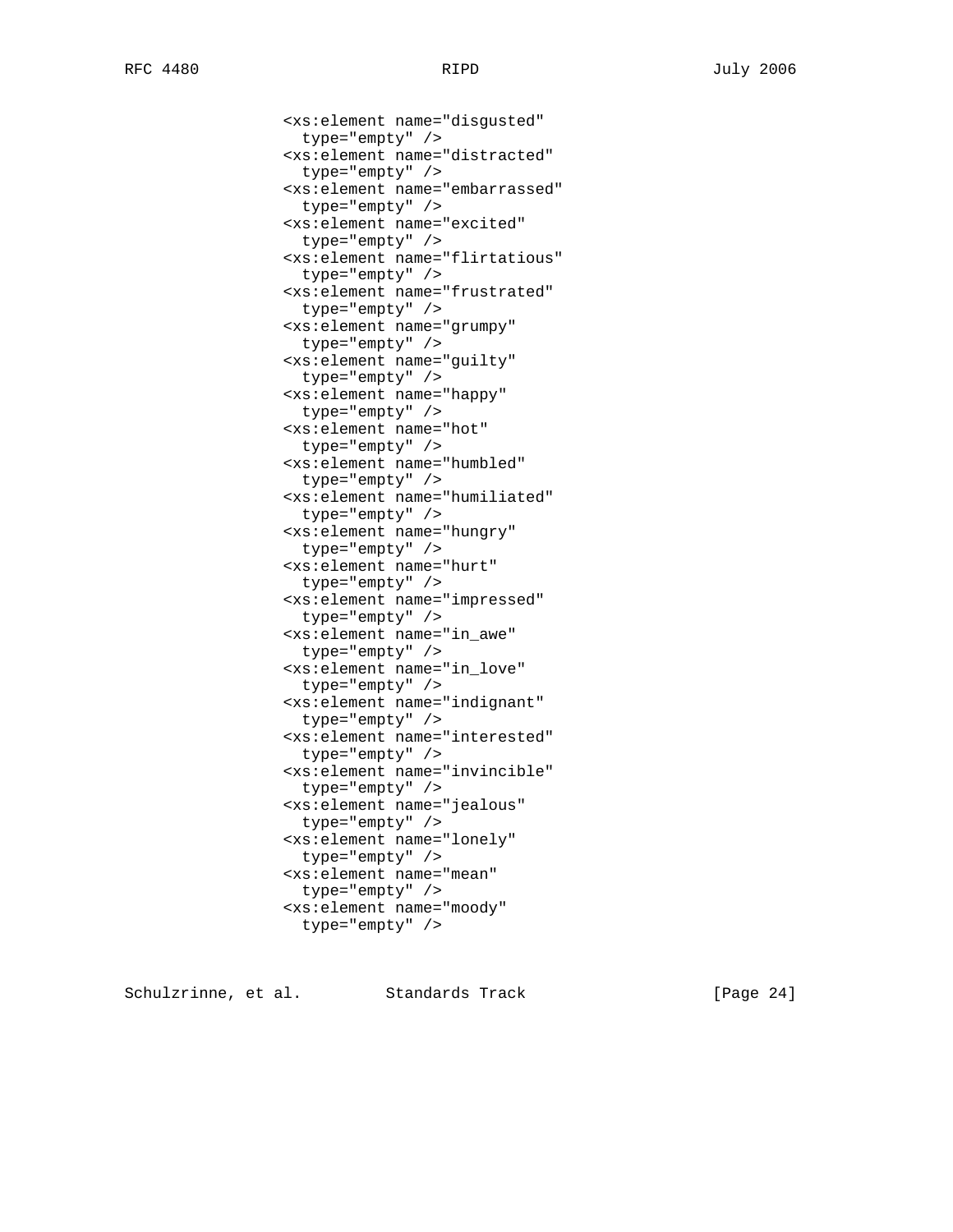Schulzrinne, et al. Standards Track [Page 25]

 <xs:element name="offended" type="empty" /> <xs:element name="playful" type="empty" /> <xs:element name="proud" type="empty" /> <xs:element name="relieved" type="empty" /> <xs:element name="remorseful" type="empty" /> <xs:element name="restless" type="empty" /> <xs:element name="sad" type="empty" /> <xs:element name="sarcastic" type="empty" /> <xs:element name="serious" type="empty" /> <xs:element name="shocked" type="empty" /> <xs:element name="shy" type="empty" /> <xs:element name="sick" type="empty" /> <xs:element name="sleepy" type="empty" /> <xs:element name="stressed" type="empty" /> <xs:element name="surprised" type="empty" /> <xs:element name="thirsty" type="empty" /> <xs:element name="worried" type="empty" /> <xs:element name="other" type="Note\_t" /> <xs:any namespace="##other" maxOccurs="unbounded" processContents="lax"/> </xs:choice> </xs:sequence> </xs:choice> </xs:sequence> <xs:attributeGroup ref="fromUntil"/> <xs:attribute name="id" type="xs:ID"/>

<xs:element name="nervous"

<xs:element name="neutral"

type="empty" />

type="empty" />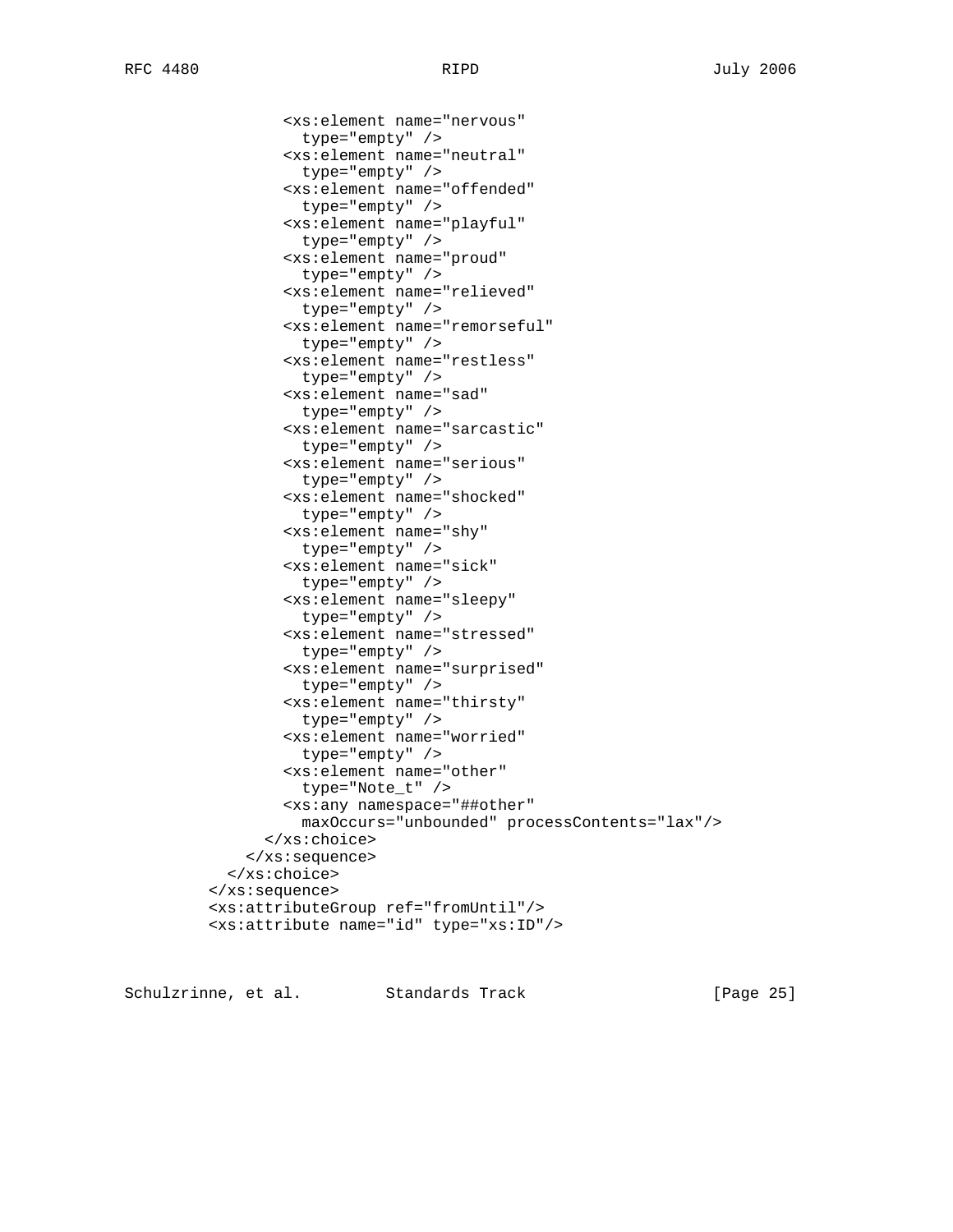```
 <xs:anyAttribute namespace="##any" processContents="lax"/>
   </xs:complexType>
 </xs:element>
 <xs:element name="place-is">
   <xs:complexType>
     <xs:sequence>
       <xs:element name="note" type="Note_t" minOccurs="0"
          maxOccurs="unbounded" />
       <xs:element name="audio" minOccurs="0">
         <xs:complexType>
           <xs:choice>
             <xs:element name="noisy" type="empty" />
             <xs:element name="ok" type="empty" />
             <xs:element name="quiet" type="empty" />
             <xs:element name="unknown" type="empty" />
           </xs:choice>
         </xs:complexType>
       </xs:element>
       <xs:element name="video" minOccurs="0">
         <xs:complexType>
           <xs:choice>
             <xs:element name="toobright" type="empty" />
             <xs:element name="ok" type="empty" />
             <xs:element name="dark" type="empty" />
             <xs:element name="unknown" type="empty" />
           </xs:choice>
         </xs:complexType>
       </xs:element>
       <xs:element name="text" minOccurs="0">
         <xs:complexType>
           <xs:choice>
             <xs:element name="uncomfortable" type="empty" />
             <xs:element name="inappropriate" type="empty" />
             <xs:element name="ok" type="empty" />
             <xs:element name="unknown" type="empty" />
           </xs:choice>
         </xs:complexType>
       </xs:element>
     </xs:sequence>
     <xs:attributeGroup ref="fromUntil"/>
     <xs:attribute name="id" type="xs:ID"/>
     <xs:anyAttribute namespace="##any" processContents="lax"/>
   </xs:complexType>
 </xs:element>
<xs:element name="place-type">
   <xs:annotation>
```
Schulzrinne, et al. Standards Track [Page 26]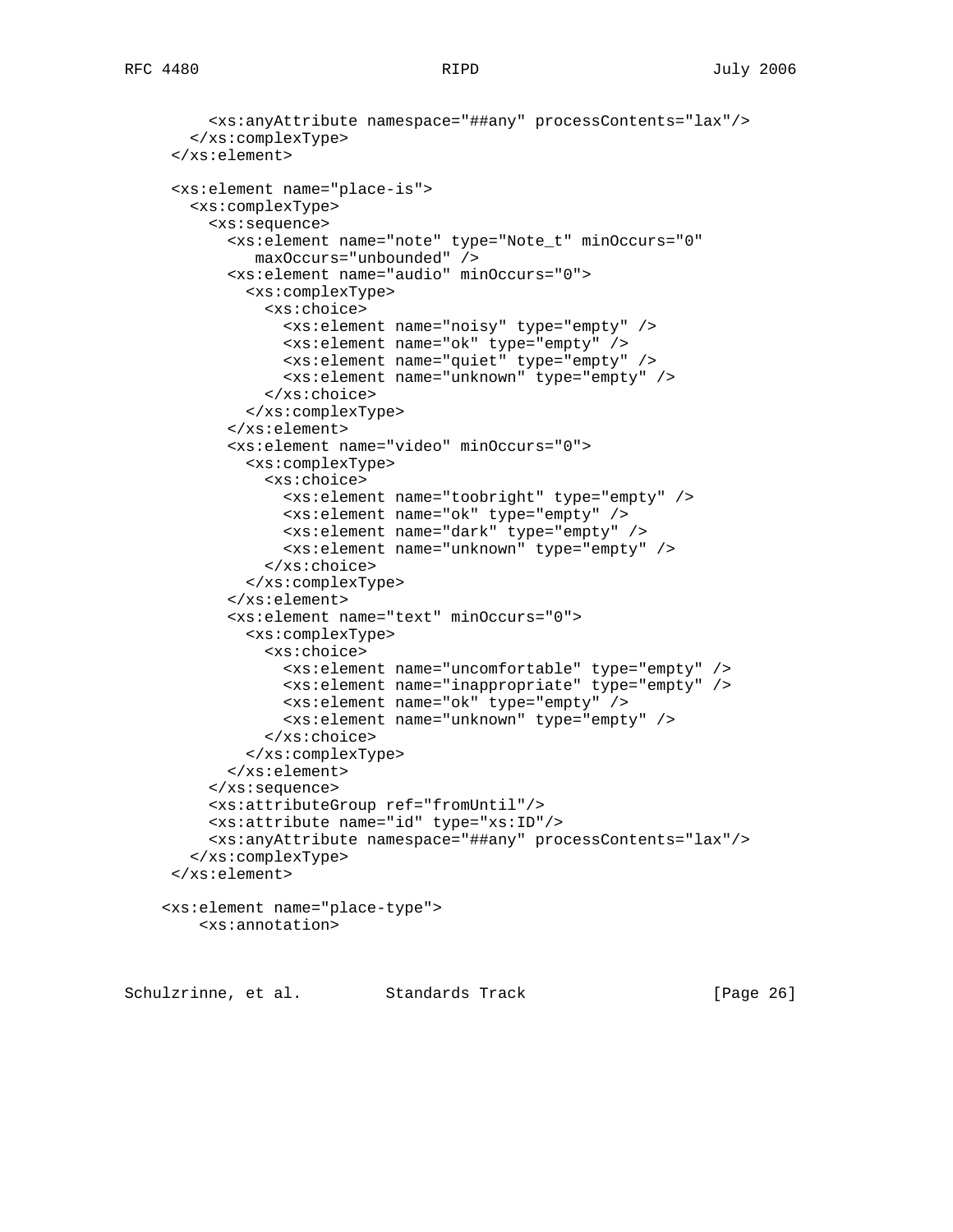```
 <xs:documentation>
      Describes the type of place the person is currently at.
     </xs:documentation>
   </xs:annotation>
   <xs:complexType>
     <xs:sequence>
       <xs:element name="note" type="Note_t" minOccurs="0"
          maxOccurs="unbounded" />
       <xs:choice>
         <xs:element name="other" type="Note_t"/>
         <xs:any namespace="##other" maxOccurs="unbounded"
           processContents="lax"/>
       </xs:choice>
     </xs:sequence>
     <xs:attributeGroup ref="fromUntil"/>
     <xs:attribute name="id" type="xs:ID"/>
     <xs:anyAttribute namespace="##any" processContents="lax"/>
   </xs:complexType>
 </xs:element>
<xs:element name="privacy">
  <xs:annotation>
     <xs:documentation>
       Indicates which type of communication third parties in the
       vicinity of the presentity are unlikely to be able to
       intercept accidentally or intentionally.
     </xs:documentation>
  </xs:annotation>
  <xs:complexType>
    <xs:sequence>
      <xs:element name="note" type="Note_t" minOccurs="0"
         maxOccurs="unbounded" />
      <xs:choice>
        <xs:element name="unknown" type="empty"/>
        <xs:sequence minOccurs="1">
          <xs:element name="audio" type="empty" minOccurs="0"/>
          <xs:element name="text" type="empty" minOccurs="0"/>
          <xs:element name="video" type="empty" minOccurs="0"/>
          <xs:any namespace="##other" minOccurs="0"
             maxOccurs="unbounded" processContents="lax"/>
        </xs:sequence>
      </xs:choice>
    </xs:sequence>
    <xs:attributeGroup ref="fromUntil"/>
    <xs:attribute name="id" type="xs:ID"/>
    <xs:anyAttribute namespace="##any" processContents="lax"/>
  </xs:complexType>
</xs:element>
```
Schulzrinne, et al. Standards Track [Page 27]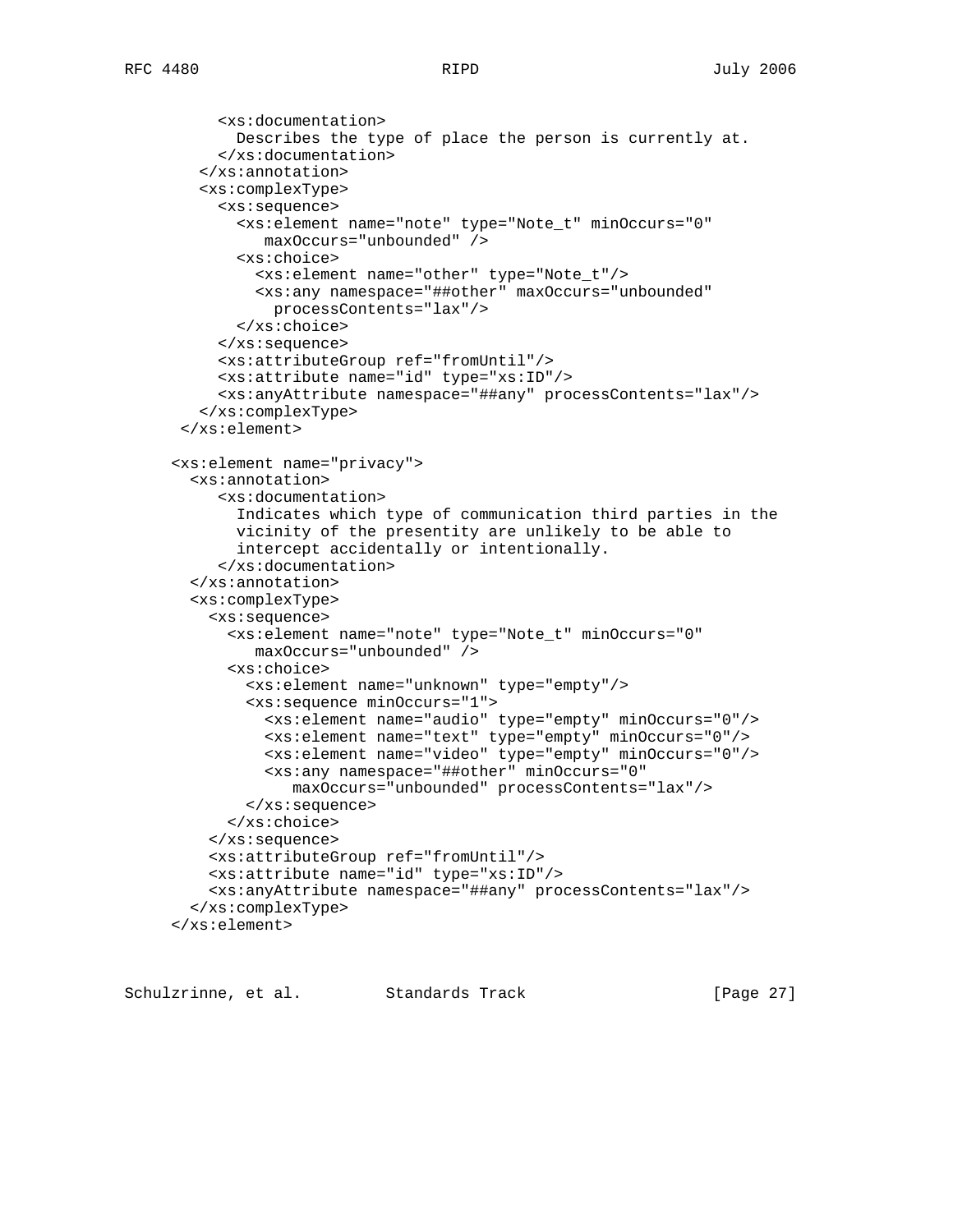```
 <xs:element name="relationship">
    <xs:annotation>
       <xs:documentation>
         Designates the type of relationship an alternate contact
         has with the presentity.
       </xs:documentation>
    </xs:annotation>
    <xs:complexType>
      <xs:sequence>
        <xs:element name="note" type="Note_t" minOccurs="0"
           maxOccurs="unbounded" />
        <xs:choice>
           <xs:element name="assistant" type="empty" />
           <xs:element name="associate" type="empty" />
           <xs:element name="family" type="empty" />
           <xs:element name="friend" type="empty" />
           <xs:element name="other" type="Note_t" minOccurs="0" />
           <xs:element name="self" type="empty" />
           <xs:element name="supervisor" type="empty" />
           <xs:element name="unknown" type="empty" />
           <xs:any namespace="##other" maxOccurs="unbounded"
             processContents="lax"/>
        </xs:choice>
      </xs:sequence>
    </xs:complexType>
</xs:element>
<xs:element name="service-class">
 <xs:annotation>
    <xs:documentation>
     Designates the type of service offered.
    </xs:documentation>
  </xs:annotation>
  <xs:complexType>
    <xs:sequence>
      <xs:element name="note" type="Note_t" minOccurs="0"
         maxOccurs="unbounded" />
      <xs:choice>
        <xs:element name="courier" type="empty" />
        <xs:element name="electronic" type="empty" />
        <xs:element name="freight" type="empty" />
        <xs:element name="in-person" type="empty" />
        <xs:element name="postal" type="empty" />
        <xs:element name="unknown" type="empty" />
        <xs:any namespace="##other" maxOccurs="unbounded"
         processContents="lax"/>
      </xs:choice>
    </xs:sequence>
```
Schulzrinne, et al. Standards Track [Page 28]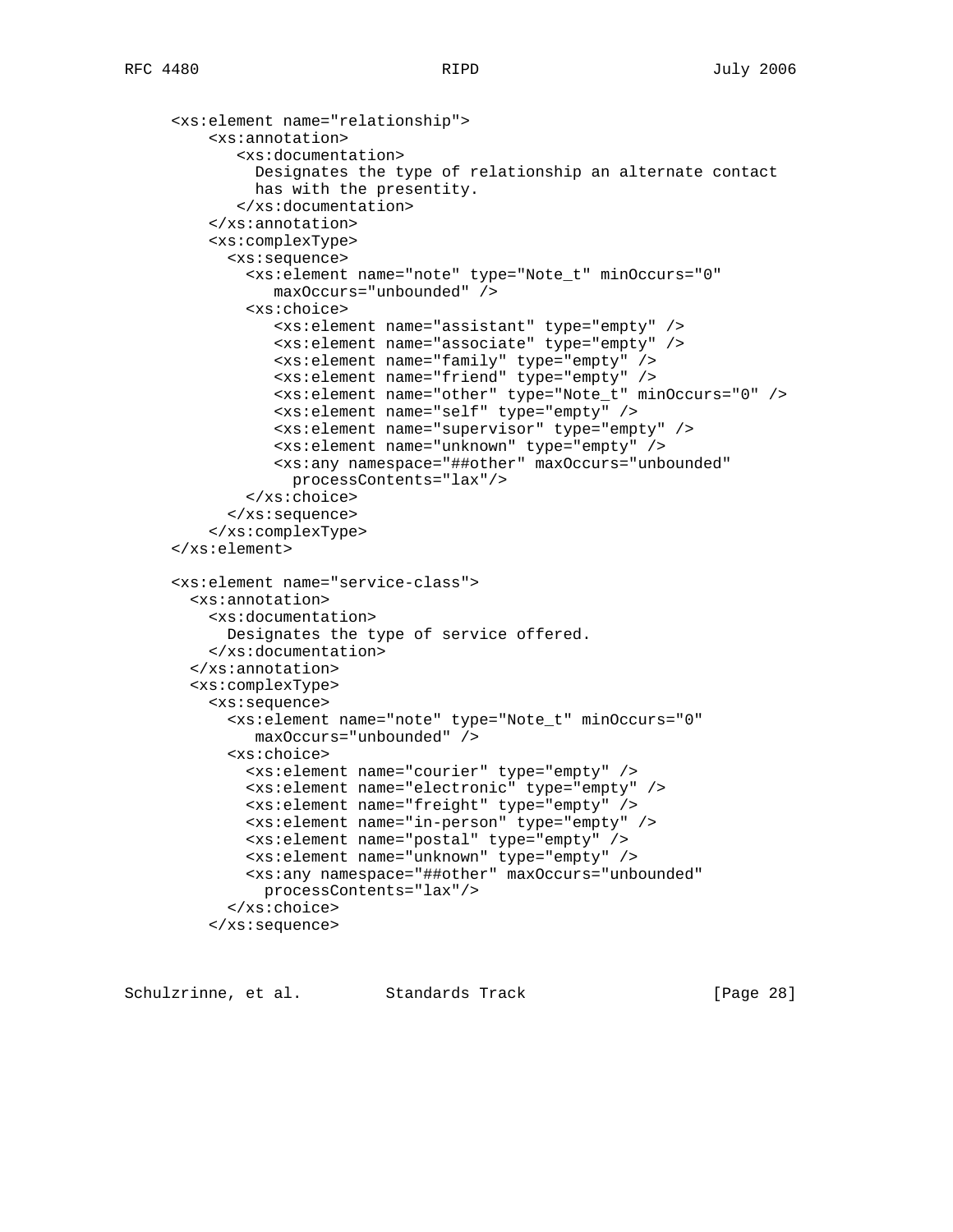```
 </xs:complexType>
</xs:element>
<xs:element name="sphere">
  <xs:annotation>
    <xs:documentation>
      Designates the current state and role that the person plays.
    </xs:documentation>
  </xs:annotation>
  <xs:complexType>
    <xs:choice minOccurs="0">
      <xs:element name="home" type="empty" />
      <xs:element name="work" type="empty" />
      <xs:element name="unknown" type="empty" />
      <xs:any namespace="##other" maxOccurs="unbounded"
         processContents="lax"/>
    </xs:choice>
    <xs:attributeGroup ref="fromUntil"/>
    <xs:attribute name="id" type="xs:ID"/>
    <xs:anyAttribute namespace="##any" processContents="lax"/>
  </xs:complexType>
</xs:element>
<xs:element name="status-icon">
 <xs:annotation>
    <xs:documentation>
      A URI pointing to an image (icon) representing the current
      status of the person or service.
    </xs:documentation>
  </xs:annotation>
  <xs:complexType>
    <xs:simpleContent>
      <xs:extension base="xs:anyURI">
        <xs:attributeGroup ref="fromUntil"/>
        <xs:attribute name="id" type="xs:ID"/>
        <xs:anyAttribute namespace="##any" processContents="lax"/>
      </xs:extension>
    </xs:simpleContent>
  </xs:complexType>
</xs:element>
<xs:element name="time-offset">
  <xs:annotation>
    <xs:documentation>
      Describes the number of minutes of offset from UTC at the
      user's current location.
    </xs:documentation>
  </xs:annotation>
```
Schulzrinne, et al. Standards Track [Page 29]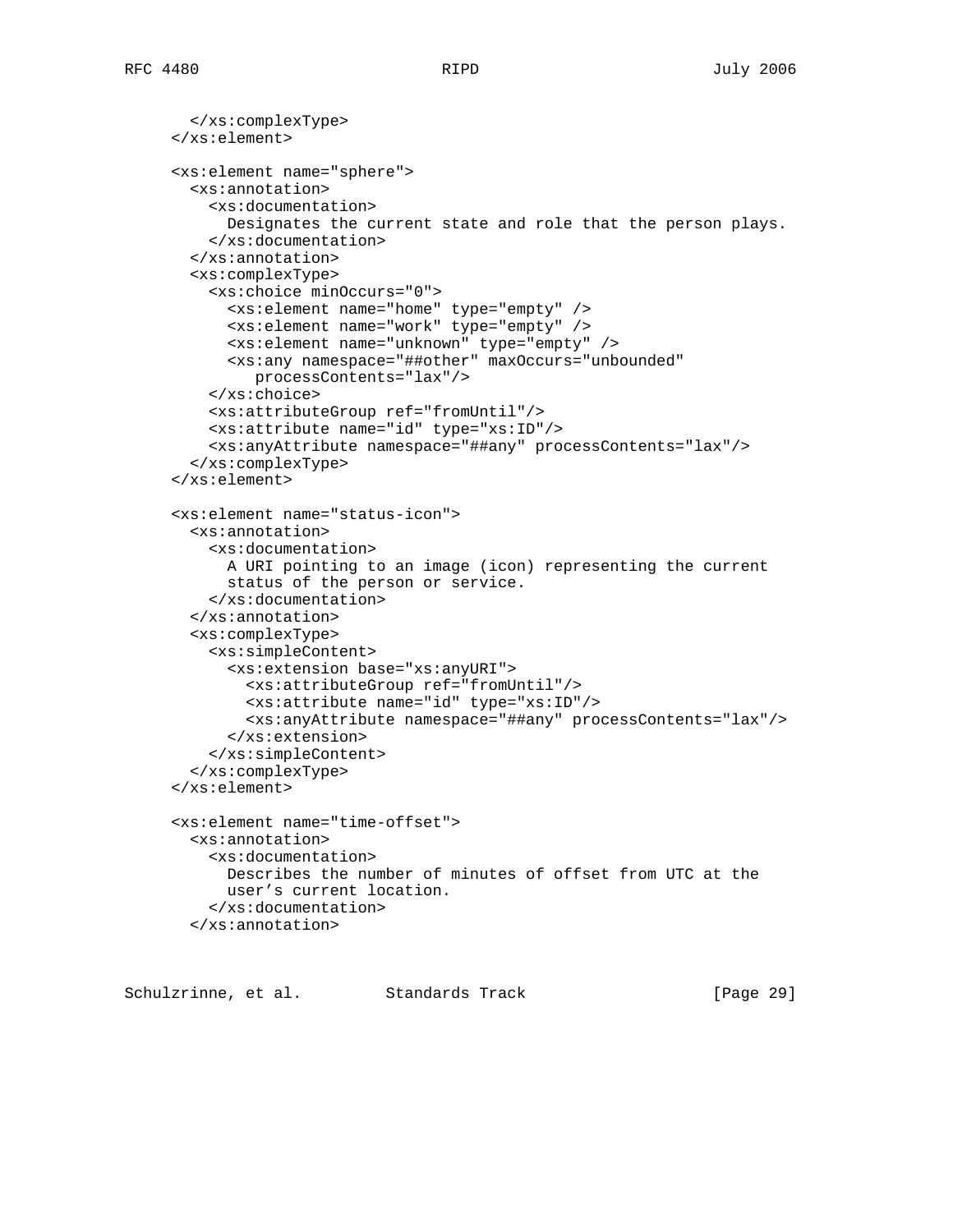```
 <xs:complexType>
      <xs:simpleContent>
        <xs:extension base="xs:integer">
          <xs:attributeGroup ref="fromUntil"/>
          <xs:attribute name="description"
             type="xs:string"/>
          <xs:attribute name="id" type="xs:ID"/>
          <xs:anyAttribute namespace="##any" processContents="lax"/>
        </xs:extension>
      </xs:simpleContent>
    </xs:complexType>
  </xs:element>
  <xs:element name="user-input">
    <xs:annotation>
      <xs:documentation>
        Records the user-input or usage state of the service or
        device.
      </xs:documentation>
    </xs:annotation>
    <xs:complexType>
        <xs:simpleContent>
          <xs:extension base="activeIdle">
            <xs:attribute name="idle-threshold"
              type="xs:positiveInteger"/>
            <xs:attribute name="last-input" type="xs:dateTime"/>
            <xs:attribute name="id" type="xs:ID"/>
            <xs:anyAttribute namespace="##any"
              processContents="lax"/>
          </xs:extension>
        </xs:simpleContent>
    </xs:complexType>
  </xs:element>
</xs:schema>
```

```
6. Extending RPID
```
 Any developer can introduce their own element names, avoiding conflict by choosing an appropriate namespace URI. To add new standardized elements to the enumerations <activities>, <mood>, <privacy>, <relationship> and <service-class>, the extension process described in PIDF [9] is followed, i.e., such extensions would use namespace designators such as urn:ietf:params:xml:ns:pidf:ext, where 'ext' is the name of the extension. Any new values for the <place type> element are assigned according to [12] and are given a namespace designator at their time of registration.

Schulzrinne, et al. Standards Track [Page 30]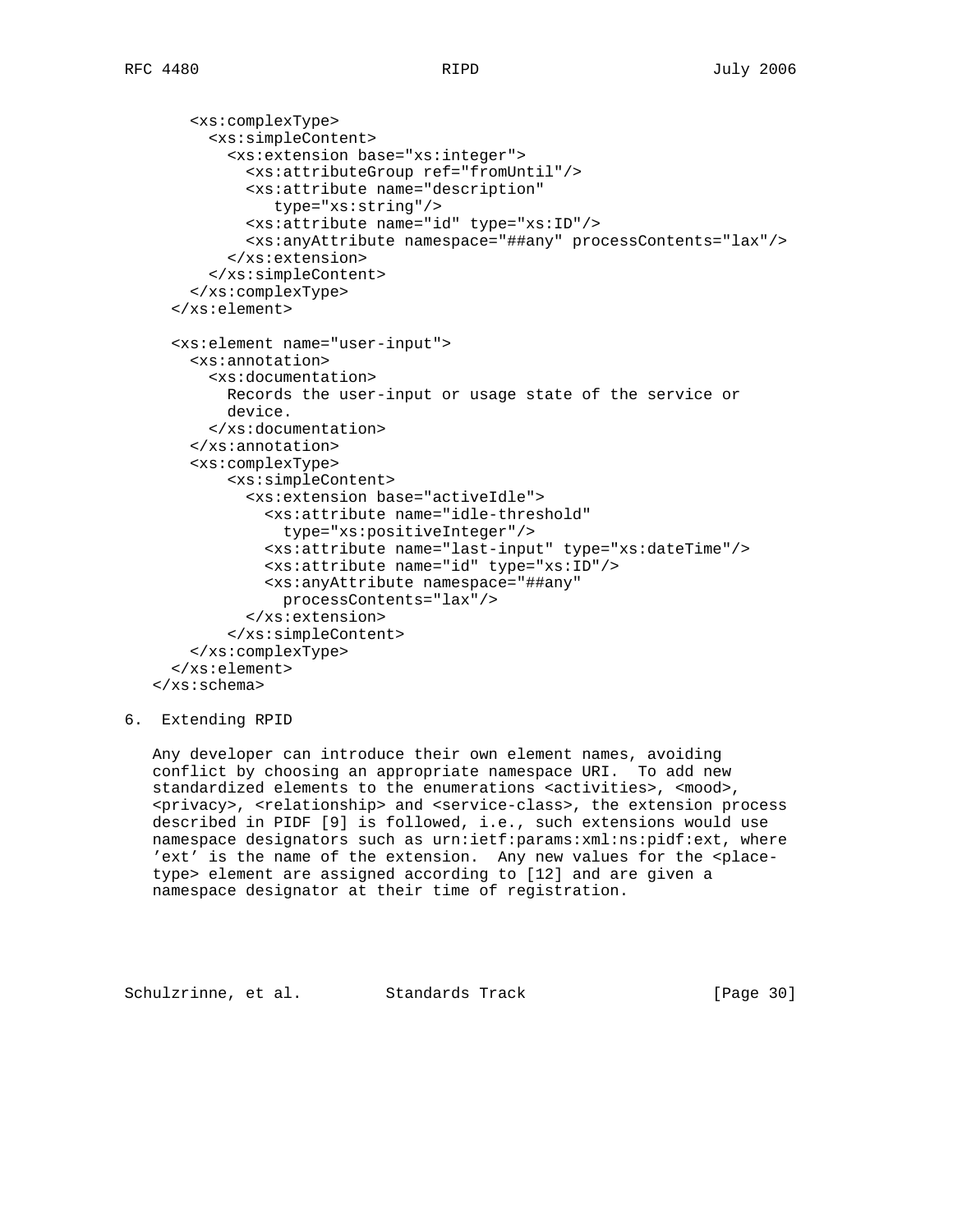To avoid the unnecessary proliferation of XML namespaces containing a single element, groups of element registrations for each of these enumerations, such as <privacy>, SHOULD be bundled into a single namespace rather than assigning a new namespace to each new element.

## 7. IANA Considerations

7.1. URN Sub-Namespace Registration for 'urn:ietf:params:xml:ns:pidf:rpid'

 URI: urn:ietf:params:xml:ns:pidf:rpid Description: This is the XML namespace for XML elements defined by RFC 4480 to describe rich presence information extensions for the status element in the PIDF presence document format in the application/pidf+xml content type. Registrant Contact: IETF, SIMPLE working group, simple@ietf.org,

Henning Schulzrinne, hgs@cs.columbia.edu

# XML:

#### **BEGIN**

```
 <?xml version="1.0"?>
<!DOCTYPE html PUBLIC "-//W3C//DTD XHTML Basic 1.0//EN"
"http://www.w3.org/TR/xhtml-basic/xhtml-basic10.dtd">
<html xmlns="http://www.w3.org/1999/xhtml
<head>
     <meta http-equiv="content-type"
     content="text/html;charset=iso-8859-1"/>
     <title>RPID: Rich Presence Extensions to the Presence
      Information Data Format (PIDF)</title>
</head>
<body>
    <h1>Namespace for rich presence extension</h1>
    <h2>urn:ietf:params:xml:ns:pidf:rpid</h2>
    <p>See <a href="http://www.rfc-editor.org/rfc/rfc4480.txt">
      RFC&4480; <a><</a> </body>
 </html>
END
```
Schulzrinne, et al. Standards Track [Page 31]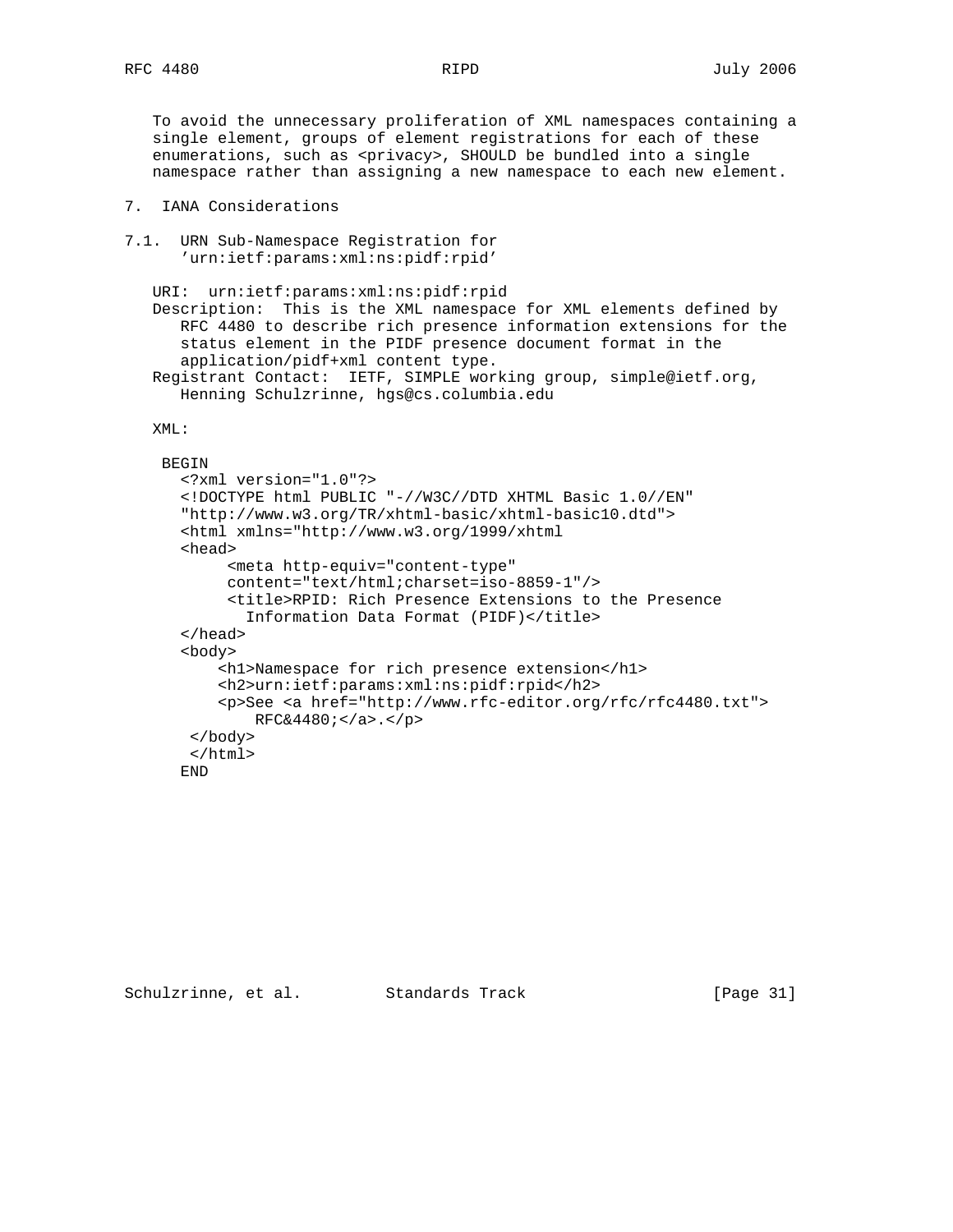7.2. Schema Registration for Schema 'urn:ietf:params:xml:ns:pidf:status:rpid'

 URI: urn:ietf:params:xml:ns:pidf:status:rpid Registrant Contact: IESG XML: See Section 5

 Note that this document does not need a new content type. It inherits the content type from [8], namely, application/pidf+xml.

8. Internationalization Considerations

 RPID contains mostly tokens that are meant for consumption by programs, not directly by humans. Programs are expected to translate those tokens into language-appropriate text strings according to the preferences of the watcher.

Some elements may contain <note> and <other> elements that can contain free text. These elements SHOULD be labeled with the 'xml: lang' attribute to indicate their language and script. The specification allows multiple occurrences of these elements so that the presentity can convey <note> and <other> elements in multiple scripts and languages. If no 'xml:lang' attribute is provided, the default value is "i-default" [3].

 Since RPID is represented in XML, it provides native support for encoding information using the Unicode character set and its more compact representations including UTF-8. Conformant XML processors recognize both UTF-8 and UTF-16. Though XML includes provisions to identify and use other character encodings through use of an "encoding" attribute in an <?xml?> declaration, use of UTF-8 is RECOMMENDED in environments where parser encoding support incompatibility exists.

 A description of time-zone considerations can be found in Section 3.13.

9. Security Considerations

 The security considerations in [8] apply, as well as [7]. Compared to PIDF, this presence document format reveals additional information about presentities that can be highly sensitive. Beyond traditional security measures to protect confidentiality and integrity, systems should offer a means to selectively reveal information to particular watchers and to inspect the information that is being published, particularly if it is generated automatically from other sources, such as calendars or sensors.

Schulzrinne, et al. Standards Track [Page 32]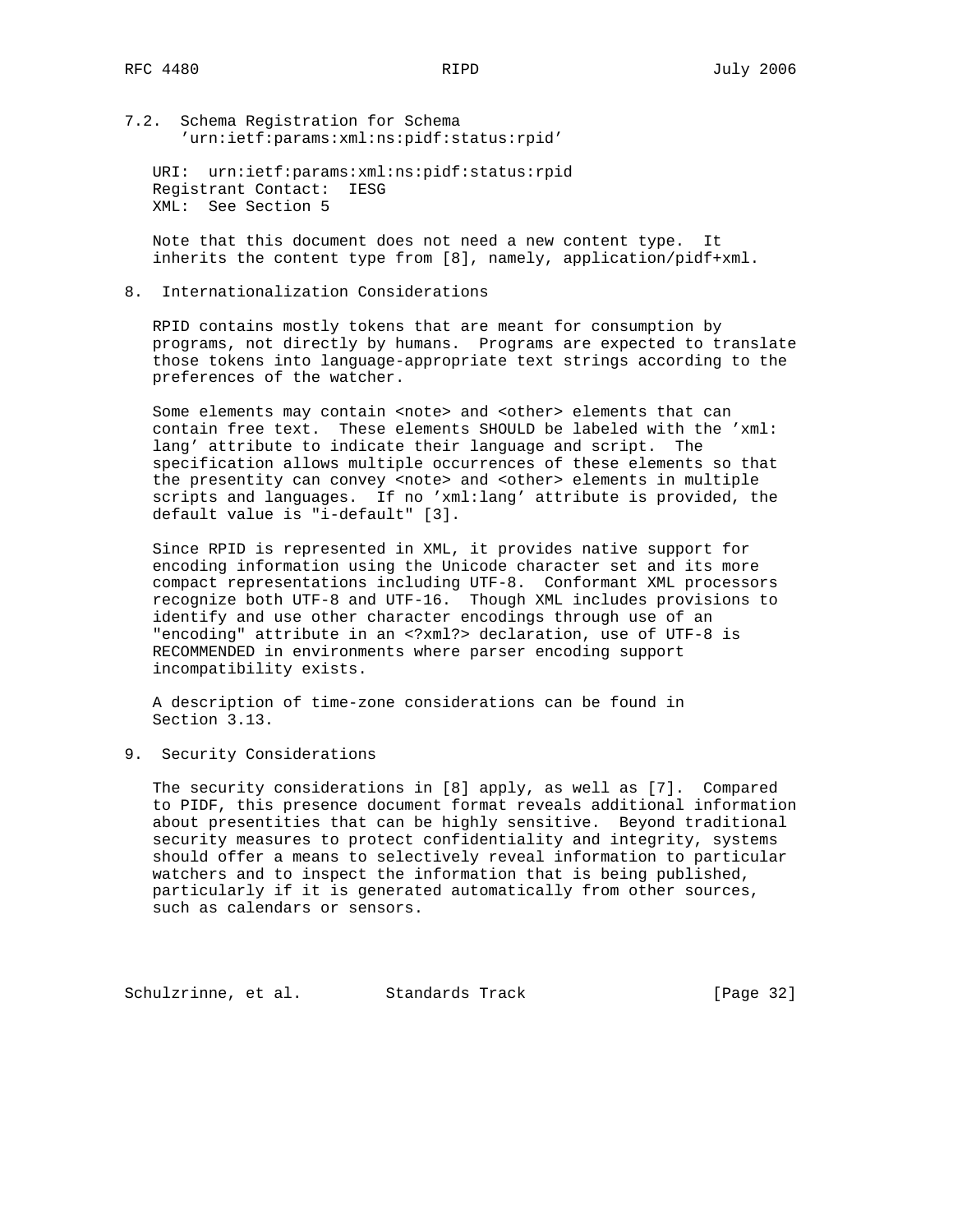Like any reference to an external object, the <status-icon> may allow the presentity to induce the watcher to retrieve data from a third party (content indirection attack), thus either retrieving harmful content or adding to the server load of the referenced resource.

- 10. References
- 10.1. Normative References
	- [1] Bradner, S., "Key words for use in RFCs to Indicate Requirement Levels", BCP 14, RFC 2119, March 1997.
	- [2] Moats, R., "URN Syntax", RFC 2141, May 1997.
	- [3] Alvestrand, H., "IETF Policy on Character Sets and Languages", BCP 18, RFC 2277, January 1998.
	- [4] Moats, R., "A URN Namespace for IETF Documents", RFC 2648, August 1999.
	- [5] Day, M., Rosenberg, J., and H. Sugano, "A Model for Presence and Instant Messaging", RFC 2778, February 2000.
	- [6] Mealling, M., "The IETF XML Registry", BCP 81, RFC 3688, January 2004.
	- [7] Rosenberg, J., "A Presence Event Package for the Session Initiation Protocol (SIP)", RFC 3856, August 2004.
	- [8] Sugano, H., Fujimoto, S., Klyne, G., Bateman, A., Carr, W., and J. Peterson, "Presence Information Data Format (PIDF)", RFC 3863, August 2004.
	- [9] Yergeau, F., Paoli, J., Sperberg-McQueen, C., Bray, T., and E. Maler, "Extensible Markup Language (XML) 1.0 (Third Edition)," W3C REC REC-xml-20040204, February 2004.
	- [10] Maloney, M., Beech, D., Thompson, H., and N. Mendelsohn, "XML Schema Part 1: Structures Second Edition", W3C REC REC xmlschema-1-20041028, October 2004.
	- [11] Malhotra, A. and P. Biron, "XML Schema Part 2: Datatypes Second Edition", W3C REC REC-xmlschema-2-20041028, October 2004.
	- [12] Schulzrinne, H. and H. Tschofenig, "Location Types Registry", RFC 4589, July 2006.

Schulzrinne, et al. Standards Track [Page 33]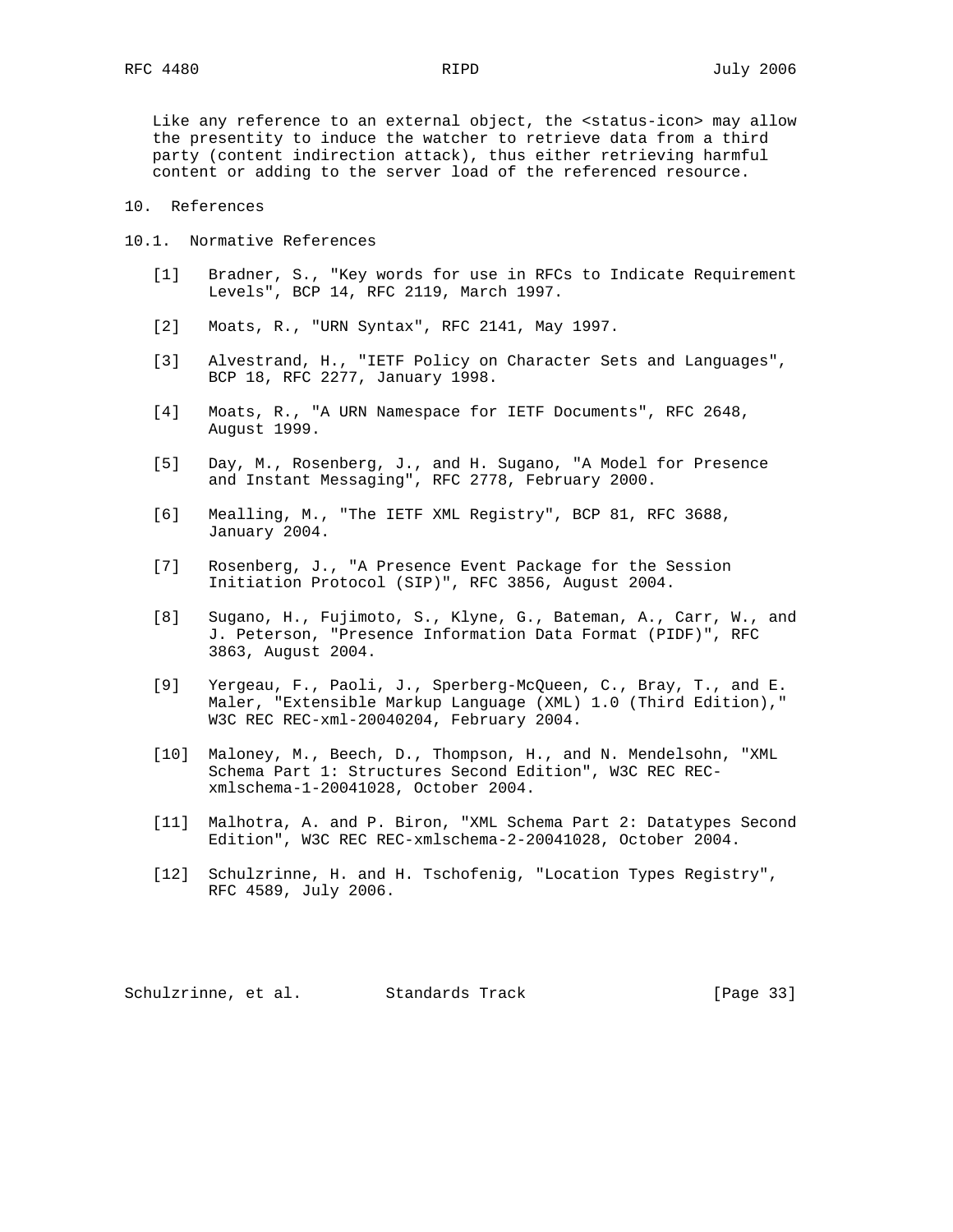# 10.2. Informative References

- [13] Dawson, F. and D. Stenerson, "Internet Calendaring and Scheduling Core Object Specification (iCalendar)", RFC 2445, November 1998.
- [14] Peterson, J., "Common Profile for Instant Messaging (CPIM)", RFC 3860, August 2004.
- [15] Lennox, J., Wu, X., and H. Schulzrinne, "Call Processing Language (CPL): A Language for User Control of Internet Telephony Services", RFC 3880, October 2004.
- [16] Rosenberg, J., "A Data Model for Presence", RFC 4479, July 2006.
- [17] Lisetti, C., "Personality, Affect, and Emotion Taxonomy for Socially Intelligent Agents", Proceedings of FLAIRS 2002, 2002.
- [18] Open Mobile Alliance, "The Wireless Village Initiative: Presence Attributes 1.1", Recommendation WV-29, 2004.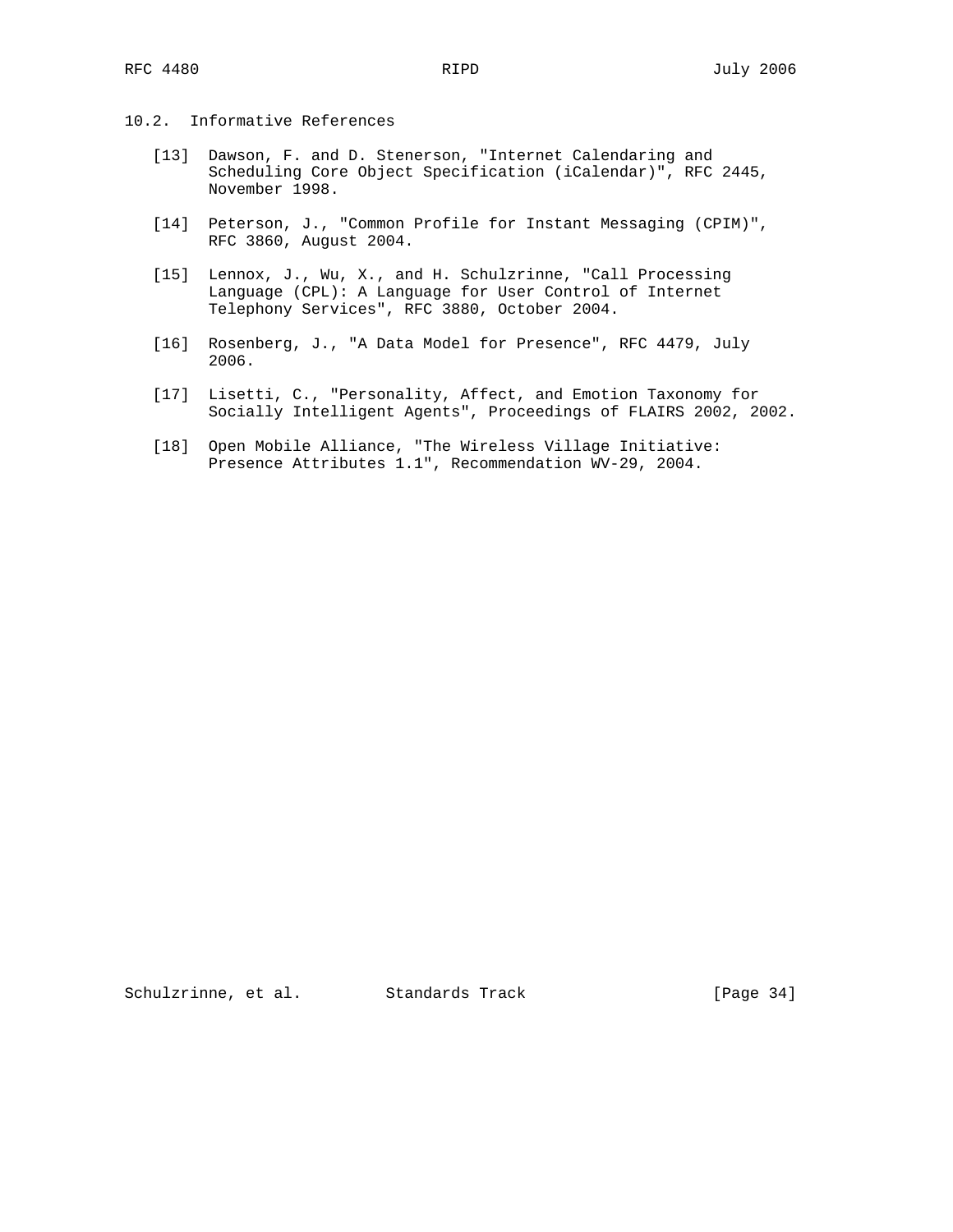# Appendix A. Acknowledgements

 The document reflects the discussion on the SIMPLE mailing list, with contributions from many individuals. David L. Black, Miguel Garcia, Avshalom Houri, Markus Isomaki, Rick Jones, Hisham Khartabil, Jonathan Lennox, Eva-Maria Leppanen, Mikko Lonnfors, Rohan Mahy, Miguel Marcia, Andrew Newton, Aki Niemi, Jon Peterson, and Brian Rosen provided detailed comments and suggestions. Xiaotao Wu assisted with schema testing. Jari Urpalainen provided valuable advice on XML schema issues.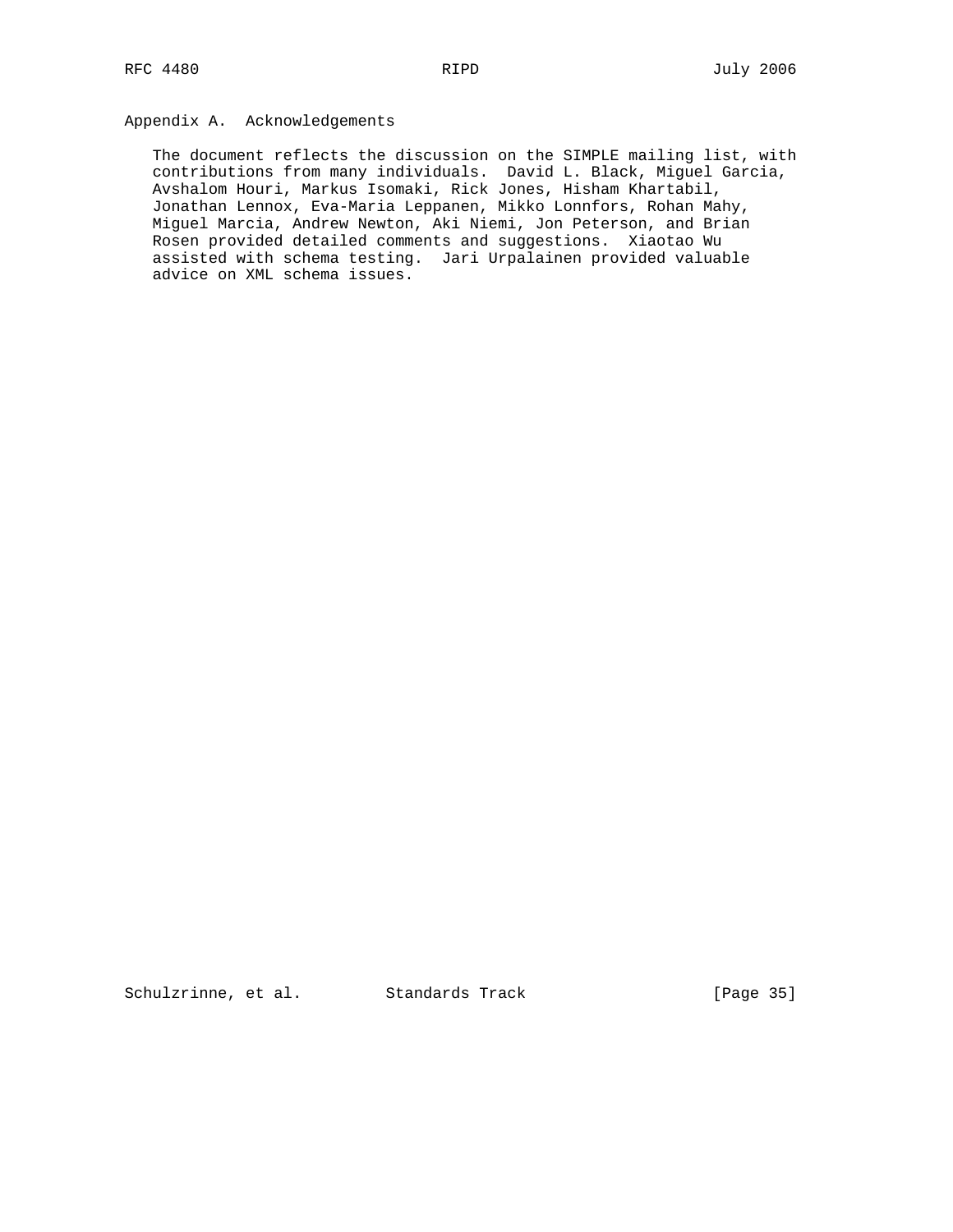Authors' Addresses Henning Schulzrinne Columbia University Department of Computer Science 450 Computer Science Building New York, NY 10027 US Phone: +1 212 939 7042 EMail: hgs+simple@cs.columbia.edu URI: http://www.cs.columbia.edu Vijay Gurbani Lucent 2000 Naperville Rd. Room 6G-440 Naperville, IL 60566-7033 US EMail: vkg@lucent.com Paul Kyzivat Cisco Systems BXB500 C2-2 1414 Massachusetts Avenue Boxborough, MA 01719 US EMail: pkyzivat@cisco.com Jonathan Rosenberg Cisco Systems 600 Lanidex Plaza Parsippany, NJ 07054-2711

EMail: jdrosen@cisco.com

US

Schulzrinne, et al. Standards Track [Page 36]